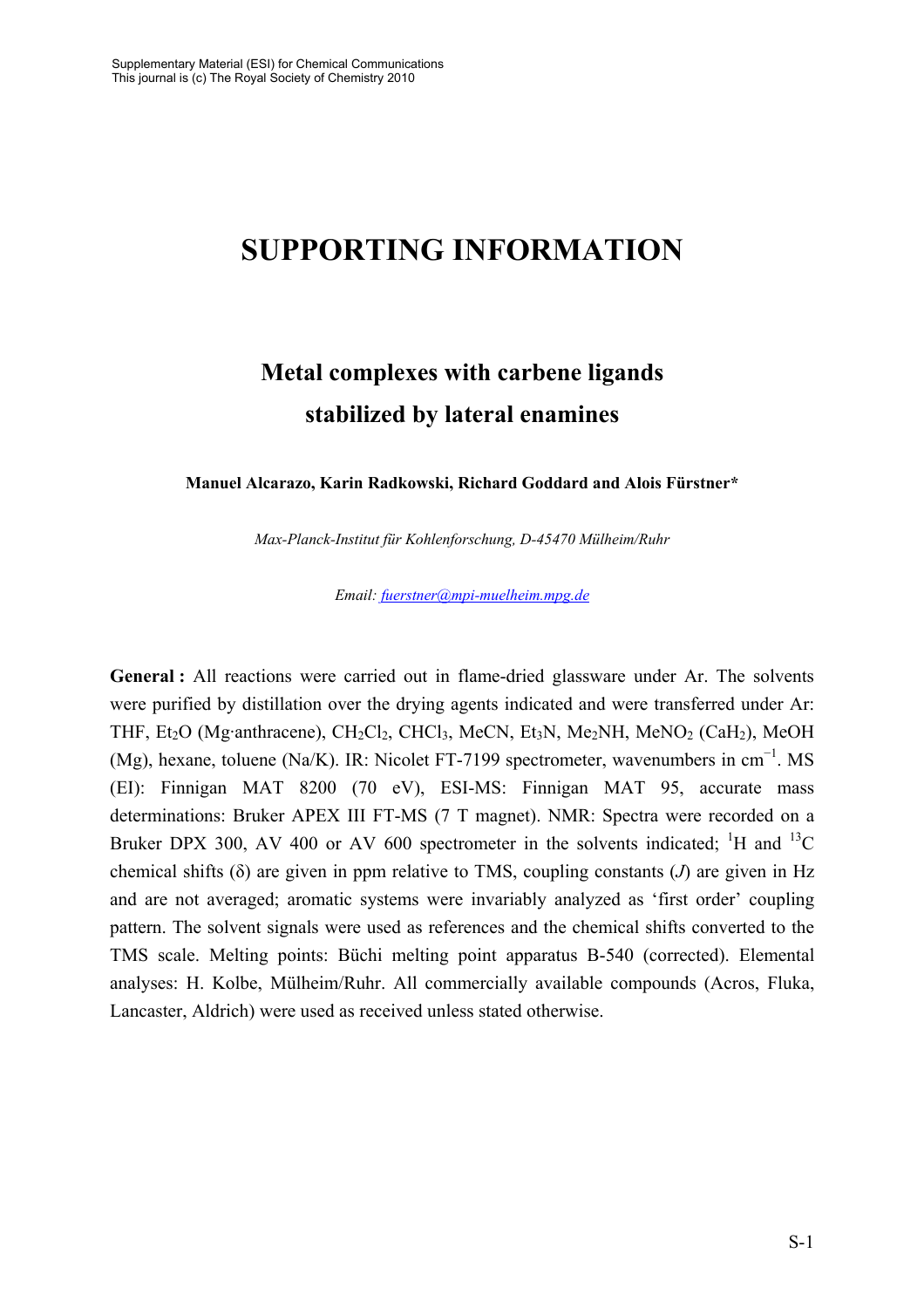## **Starting Materials**

The chloro vinamidinium salts  $3$ ,  $\frac{1}{2}$ ,  $6$ ,  $\frac{2}{2}$ ,  $10$ ,  $\frac{3}{2}$ ,  $12$ , and  $14$ <sup>5</sup> were prepared in analogy to literature procedures as described below:

**Compound 3:** POCl<sub>3</sub> (9.13 mL, 100 mmol) was slowly added to a cooled (0  $^{\circ}$ C) mixture of



N-methylpyrrolidone (4.81 mL, 50 mmol) and DMF (11.6 mL, 150 mmol) in  $CH_2Cl_2$  (40 mL). Once the addition was complete, the mixture was stirred for 6 h at ambient temperature before it was poured into a sat. aq. solution of NaBF4. The organic layer was separated, dried

over MgSO<sub>4</sub> and evaporated to give compound **3** as a yellow solid  $(5.72 \text{ g}, 44\%)$ . <sup>1</sup>H NMR  $(400 \text{ MHz}, \text{CD}_2\text{Cl}_2)$ :  $\delta$  = 7.43 (s, 1H), 4.04 (t, *J* = 8.8 Hz, 2H), 3.36 (t, *J* = 8.8 Hz, 2H), 3.32 (s, 3H), 3.29 (s, 3H), 3.27 ppm (s, 3H); <sup>13</sup>C NMR (100 MHz, CD<sub>2</sub>Cl<sub>2</sub>):  $\delta$  = 163.5, 153.5, 101.7, 55.4, 48.7, 39.9, 36.1, 25.6 ppm; MS (ESI+): *m/z* (%): 173.0 (100).

**Compound 6:** POCl<sub>3</sub> (16.0 mL, 175 mmol) was slowly added to a cooled (0 °C) solution of



DMF (19.6 mL, 253 mmol) in CH<sub>2</sub>Cl<sub>2</sub> (40 mL). Once the addition was complete, the mixture was stirred for 1 h before cyclopentanone (4.4 g, 50 mmol) was introduced. The resulting mixture was stirred for 5 h at reflux temperature. For work up, the mixture was cooled to ambient temperature and poured into a

solution of NaBF4 (17.9 g, 163 mmol) in water (400 mL). The precipitates were filtered off and washed with H<sub>2</sub>O and MeOH to afford the desired product as a red solid  $(6.45 \text{ g}, 43\%)$ . <sup>1</sup>H NMR (400 MHz, CD<sub>2</sub>Cl<sub>2</sub>):  $\delta$  = 7.47 (s, 2H), 3.27 (s, 12H), 3.07 (s, 4H); <sup>13</sup>C NMR (100 MHz, CD<sub>2</sub>Cl<sub>2</sub>):  $\delta$  = 164.2, 152.6, 115.6, 49.1, 40.6, 28.5 ppm; HRMS (ESI+):  $m/z$ : calcd for C11H18N2Cl: 213.11530; found: 213.11512.

**Compound 10:** A solution of 2-indanone  $(380 \text{ mg}, 2.88 \text{ mmol})$  in CH<sub>2</sub>Cl<sub>2</sub>  $(1.5 \text{ mL})$  was



1

added to a solution of chloromethylene-*N,N*-dimethyl ammonium chloride (1.24 g, 9.70 mmol) in  $CH_2Cl_2$  (4.7 mL) at 0 °C, and the resulting mixture was stirred for 3.5 h at ambient temperature. A sat. aq. solution of  $NaBF_4$  was added and stirring continued for 30 min. The aqueous phase was extracted with  $CH<sub>2</sub>Cl<sub>2</sub>$  (4 x 5 mL), the combined organic layers were dried over

 $Na<sub>2</sub>SO<sub>4</sub>$  and evaporated, and the residue was recrystallized by slowly diffusing Et<sub>2</sub>O into a solution of the compound in CH<sub>2</sub>Cl<sub>2</sub> at 4 °C. Yellow crystals (750 mg, 75 %). <sup>1</sup>H NMR (400

<sup>1</sup> S. Yanagisawa, K. Oya, K. Shigeno, Jpn. Kokai Tokkyo Koho, **2006**, JP 2006162853. 2

H. Hartmann, C. Heyde, I. Zug, *Synthesis* **<sup>2000</sup>**, *6*, 805-808. 3

Z. Arnold, *Coll. Czech. Chem. Commun.* **<sup>1965</sup>**, *30*, 2783-2792. 4

Y. Lin, S. A. Lang, *J. Org. Chem.* **1980**, *45*, 4857-4860. 5

C. Heyde, I. Zug, H. Hartmann, *Eur. J. Org. Chem.* **2000**, 3273-3278.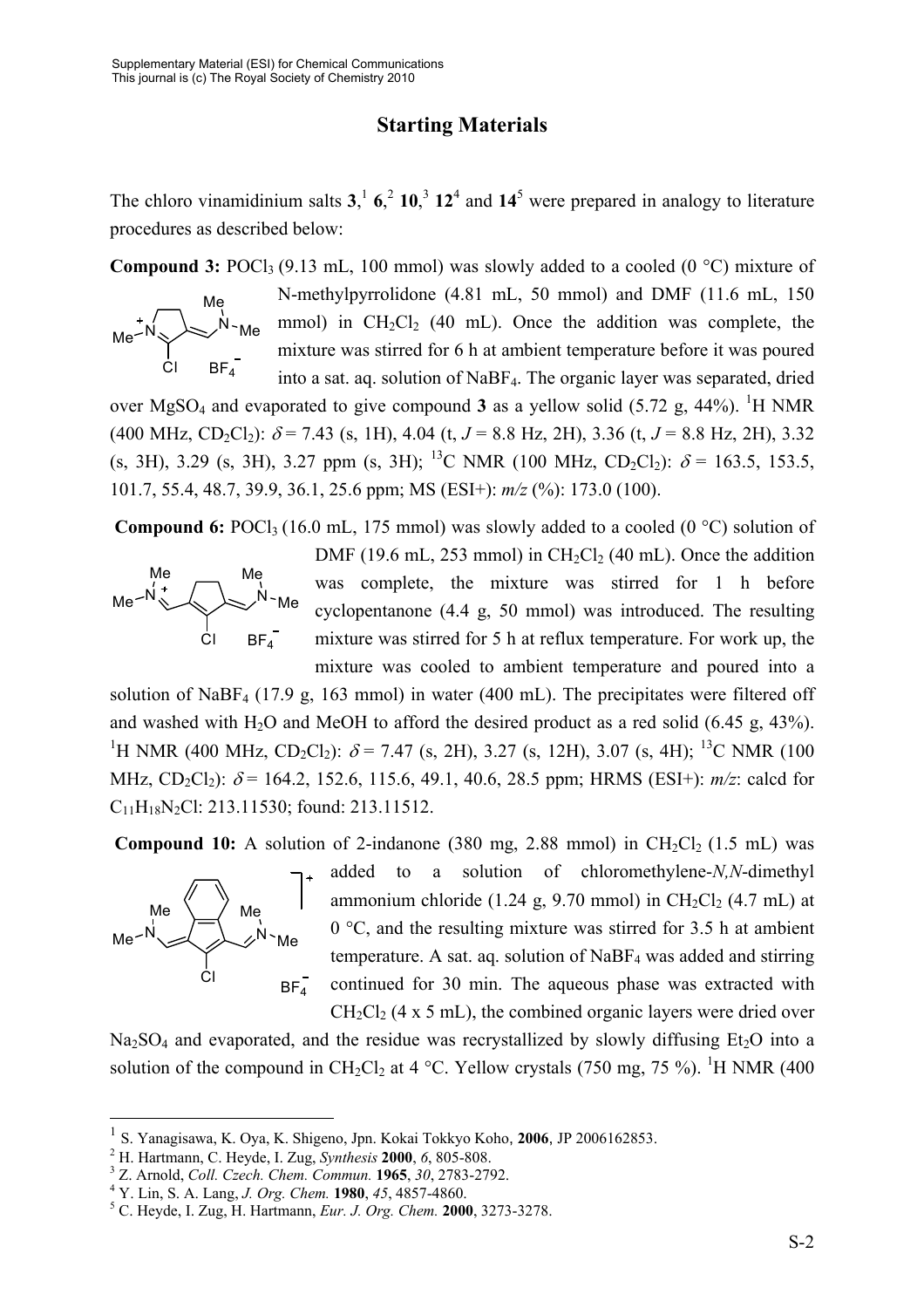MHz, CD<sub>2</sub>Cl<sub>2</sub>):  $\delta$  = 8.25 (s, 2H), 7.48 (dd, *J* = 6.0, 3.2 Hz, 2H), 7.30 (dd, *J* = 6.0, 3.2 Hz, 2H), 3.65 (s, 6H), 3.59 ppm (s, 6H); <sup>13</sup>C NMR (100 MHz, CD<sub>2</sub>Cl<sub>2</sub>):  $\delta$  = 159.0 (CH), 146.7 (C), 131.8 (C), 124.3 (CH), 121.5 (CH), 111.8 (C), 49.1 (CH3), 45.0 (CH3) ppm; MS (ESI+): *m/z*  $(%): 261.1 (100).$ 

**Compound 14:** A solution of oxalyl chloride  $(0.515 \text{ mL}, 6.09 \text{ mmol})$  in CHCl<sub>3</sub> $(3.0 \text{ ml})$  was



added over the course of 30 min to a stirred solution of DMF  $(0.945 \text{ mL}, 12.21 \text{ mmol})$  in CHCl<sub>3</sub>  $(3.0 \text{ mL})$ , keeping the temperature between 15 °C and 20 °C. The mixture was stirred at 40 °C for 15 min before it was cooled to 0 °C. A solution of 4-methoxy-but-3-en-1-yne  $(500 \text{ mg}, 6.09 \text{ mmol})$  in CHCl<sub>3</sub> $(3.0$ 

mL) was then introduced over 30 minutes at such a rate as to keep the bath temperature between 0 °C and 5 °C. After stirring at room temperature for 30 min, a solution of Me<sub>2</sub>NH·HBF<sub>4</sub> (810 mg, 6.095 mmol) and Me<sub>2</sub>NH (0.450 mL, 6.79 mmol) in MeNO<sub>2</sub> (4.5 mL) was added at 0 °C over 40 min and the mixture was allowed to stand at ambient temperature overnight. The resulting precipitate was filtered off, washed with  $CH_2Cl_2$  (2 x 2 mL), dried in vacuo and recrystallized by slowly diffusing  $Et<sub>2</sub>O$  into a solution of the crude product in MeCN. Yellow crystals (670 mg, 40 %). <sup>1</sup>H NMR (600 MHz, [D<sub>6</sub>]-DMSO):  $\delta$  = 8.07 (d, J = 11.5 Hz, 2H), 6.14 (d,  $J = 11.5$  Hz, 2H), 3.35 (s, 6H), 3.10 ppm (s, 6H); <sup>13</sup>C NMR (150 MHz,  $[D_6]$ -DMSO):  $\delta$  = 157.6 (CH), 157.4 (C), 100.6 (CH), 46.2 (CH<sub>3</sub>), 38.8 (CH<sub>3</sub>) ppm; MS (ESI+): *m/z* (%): 187 (100).

**Compound 12:** POCl<sub>3</sub> (2.40 mL, 26 mmol) was slowly added to a cooled (0  $^{\circ}$ C) solution of



1

3-dimethylamino-1-phenyl-prop-2-en-1-one  $(4.54 \text{ g}, 26 \text{ mmol})$  in  $\text{CH}_2\text{Cl}_2$ (25 mL). The mixture was stirred for 6 h at ambient temperature before it was poured into sat. aq. NaBF<sub>4</sub> at 0  $^{\circ}$ C. The organic layer was dried over MgSO4 and evaporated, affording compound **12** as a pale brown solid

 $(6.08 \text{ g}, 82\%)$ . <sup>1</sup>H NMR (400 MHz, CD<sub>3</sub>CN):  $\delta$  = 8.75 (d, *J* = 9.2 Hz, 1H), 8.05-8.00 (m, 2H), 7.71 (app. t, *J* = 6.8 Hz, 1H), 7.62 (app. t, *J* = 7.2 Hz, 2H), 7.36 (d, *J* = 10.0 Hz, 1H), 3.74 (s, 3H), 3.55 ppm (s, 3H); <sup>13</sup>C NMR (100 MHz, CD<sub>2</sub>Cl<sub>2</sub>):  $\delta$  = 166.8, 163.7, 135.4, 135.1, 130.1, 129.6, 114.5, 51.4, 43.4 ppm; HRMS (ESI+): *m/z*: calcd for C11H13NCl: 194.07310; found: 194.07288.

**Compound 16**: POCl<sub>3</sub> (804 mg, 5.24 mmol) was added to a solution of 1,9-(dimethylamino)-



nona-1,3,6,8-tretraen-5-one  $(930 \text{ mg}, 4.22 \text{ mmol})^6$  in CH<sub>2</sub>Cl<sub>2</sub> (25 mL) at 0  $^{\circ}$ C. After 5 min the solution was allowed to reach ambient temperature and stirring continued for 3 h. Evaporation of all volatile materials

afforded a residue that was dissolved in CH<sub>2</sub>Cl<sub>2</sub> (30 mL). The solution was washed with sat.

<sup>6</sup> Z. H. Krasnaya, T. S. Stytsenko, E. P. Prokofev, V. A. Petukhov, V. F. Kucherov, *Izv. Akad. Nauk, Seriya Khimicheskaya* **1976,** *3*, 595-600.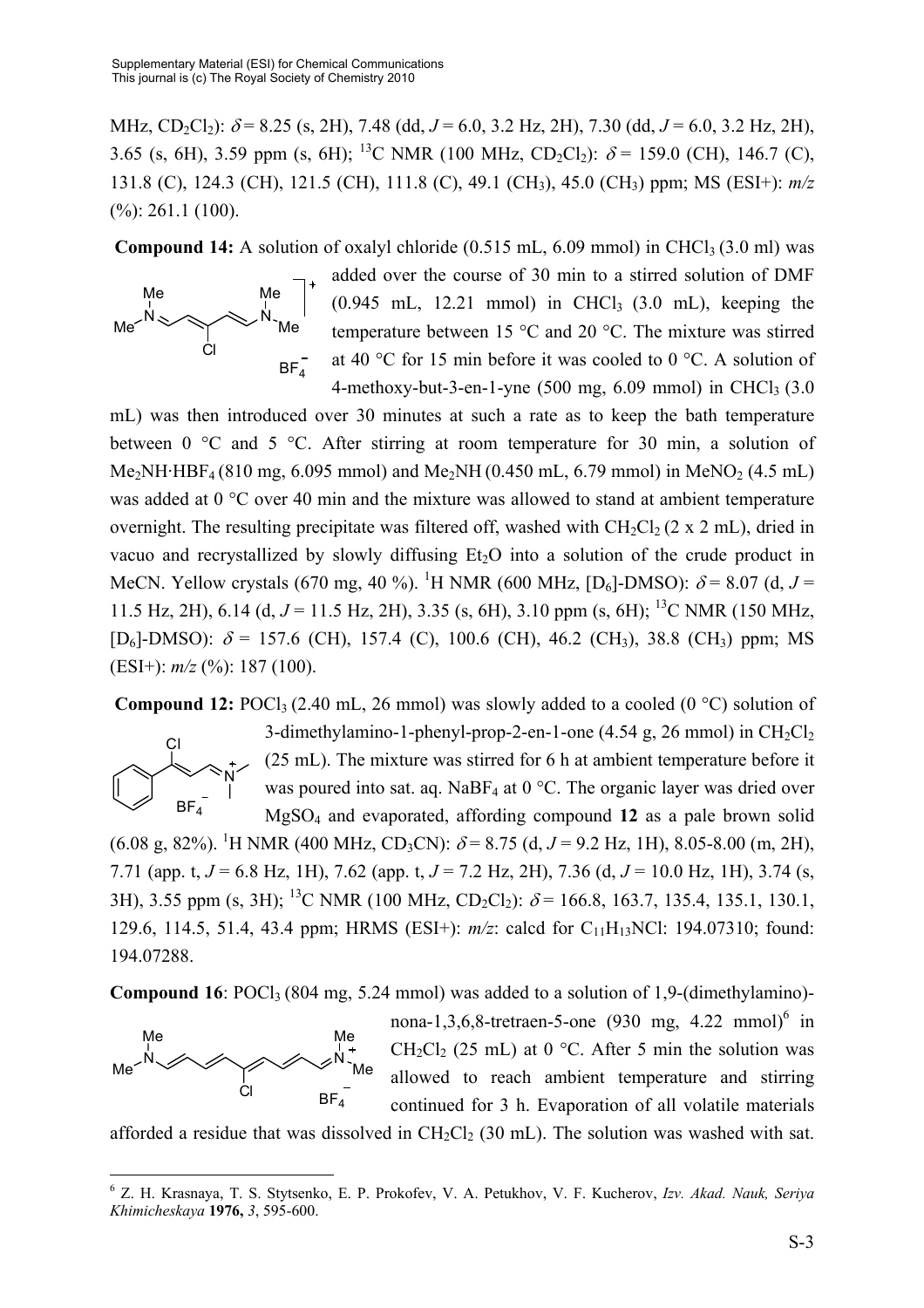aq. NaBF<sub>4</sub>, the aqueous phase was extracted with  $CH_2Cl_2$  (5 x 30 mL), and the combined organic layers were dried over  $Na<sub>2</sub>SO<sub>4</sub>$  and evaporated to give the product as a dark blue solid  $(350 \text{ mg}, 25\%)$ . <sup>1</sup>H NMR (600 MHz, [D<sub>6</sub>]-DMSO):  $\delta$  = 7.91 (d, *J* = 11.8 Hz, 2H), 7.56 (t, *J* = 12.6 Hz, 2H), 6.39 (d, *J =* 12.6 Hz, 2H), 6.03 (t, *J =* 12.1 Hz, 2H), 3.26 (s br, 6H), 3.11 ppm (s br, 6H); <sup>13</sup>C NMR (150 MHz,  $[D_6]$ -DMSO): 161.0 (CH), 150.9 (CH), 149.7 (C), 116.0 (CH), 107.1 (CH), 46.0 (CH<sub>3</sub>), 38.3 (CH<sub>3</sub>) ppm; IR (neat):  $\tilde{v} = 3022, 2929, 1659, 1628, 1533,$ 1488, 1426, 1412, 1393, 1293, 1209, 1182, 1156, 1029, 987, 847, 688, 664 cm-1; MS (ESI+): *m/z* (%): 239 (100); HRMS (ESI+):  $m/z$ : calcd for C<sub>13</sub>H<sub>20</sub>ClN<sub>2</sub>: 239.1310; found: 239.1308.

**Compound 18**: KI (5.1 g, 30.72 mmol) was added to a suspension of **3** (800 mg, 3.07 mmol)



in acetone (15 mL) and the suspension stirred in the dark for 5 days. Solid materials were then filtered off and carefully washed with  $CH_2Cl_2$  (50 mL). The combined filtrates were washed twice with sat. aq. NaBF<sub>4</sub>, dried and evaporated to afford 18 as a light yellow solid  $(1.0 \text{ g}, 93\%)$ . <sup>1</sup>H NMR  $(400 \text{ g})$ MHz, CD<sub>2</sub>Cl<sub>2</sub>):  $\delta$  = 7.37 (s, 1H), 4.01 (m, 2H), 3.42 (s, 3H), 3.26 ppm (s, 8H); <sup>13</sup>C NMR (150 MHz, CD<sub>2</sub>Cl<sub>2</sub>):  $\delta$  = 157.1 (CH), 152.7 (C), 109.3 (C), 57.0

(CH<sub>2</sub>), 48.1 (CH<sub>3</sub>), 41.2 (CH<sub>3</sub>), 39.6 (CH<sub>3</sub>), 26.6 (CH<sub>2</sub>) ppm; IR (neat)  $\tilde{v}$  = 2983, 2926, 2808, 1625, 1538, 1469, 1435, 1401, 1346, 1298, 1261, 1221, 1124, 1082, 1048, 951, 911, 835, 751 cm<sup>-1</sup>; MS (ESI+):  $m/z$  (%): 265 (100); HRMS (ESI+):  $m/z$ : calcd for C<sub>8</sub>H<sub>14</sub>lN<sub>2</sub>: 265.0196; found: 265.0195.

## **Metal Carbene Complexes**

#### **Representative procedure for the preparation of metal carbene complexes by oxidative**



**insertion into chloro vinamidinium salts. Complex 4:** A neat mixture of the compound **3** (56.5 mg, 0.250 mmol) and  $Pd(PPh<sub>3</sub>)<sub>4</sub>$ (289 mg, 0.250 mmol) was evacuated for 10 min. The flask was then flushed with Ar before toluene (12 mL) was added and the resulting suspension stirred at 100 °C for 3h. After reaching ambient temperature, the solid was filtered off and washed with

pentanes (3 x 15 mL) to remove residual PPh<sub>3</sub>. The crude product was then recrystallized by slow diffusion of diethyl ether into a solution of the material in the minimum amount of CH<sub>2</sub>Cl<sub>2</sub>. Yellow solid (192 mg, 96 %).<sup>1</sup>H NMR (400 MHz, CD<sub>2</sub>Cl<sub>2</sub>):  $\delta$  = 7.83 (s, 1H), 7.80-7.70 (m, 12H), 7.65-7.48 (m, 18H), 3.30 (s, 3H), 2.79 (s, 6H), 2.57 (t, *J* = 7.6 Hz, 2H), 2.31 ppm (t,  $J = 7.6$  Hz, 2H); <sup>13</sup>C NMR (100 MHz, CD<sub>2</sub>Cl<sub>2</sub>):  $\delta = 212.4$  (s), 153.0, 135.1 (t,  $J = 6.2$ Hz), 132.5, 130.0, 129.6 (d,  $J = 10.2$  Hz), 114.5, 57.1, 53.7, 41.1, 26.6 ppm; <sup>31</sup>P NMR (162) MHz, CD<sub>2</sub>Cl<sub>2</sub>):  $\delta$  = 23.1 ppm; MS (EI+):  $m/z$  (%): 805.2 (100), 625.5 (5), 541.5 (23); HRMS (ESI+):  $m/z$ : calcd for  $C_{44}H_{44}CIN_{2}P_{2}Pd$ : 803.17121; found: 803.17100; elemental analysis calcd (%) for C<sub>44</sub>H<sub>44</sub>BClF<sub>4</sub>N<sub>2</sub>P<sub>2</sub>Pd: C 59.28, H 4.97, N 3.14; found: C 59.41, H 5.05, N 3.02.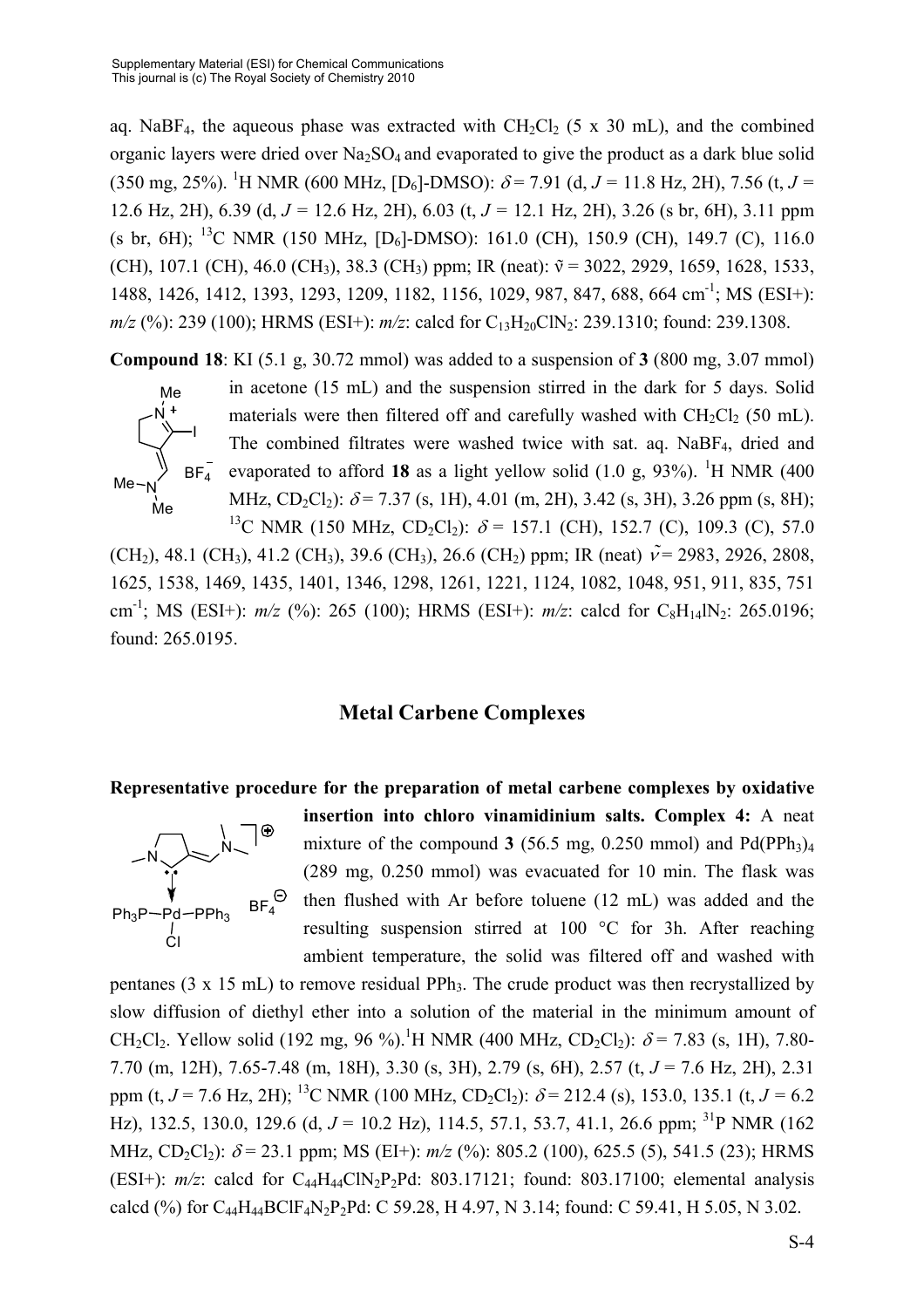**Complex 5.** Prepared analogously as a yellow solid  $(144 \text{ mg}, 96 \text{ %})$ .<sup>1</sup>H NMR  $(400 \text{ MHz},$ 



CD<sub>2</sub>Cl<sub>2</sub>):  $\delta$  = 7.96 (s, 1H), 7.50-7.20 (m, 30H), 3.48-3.40 (m, 1H), 3.38 (s, 3H), 3.07 (s, 6H), 2.91-2.76 (m, 2H), 2.29-2.18 ppm (m, 1H); <sup>13</sup>C NMR (100 MHz, CD<sub>2</sub>Cl<sub>2</sub>):  $\delta$  = 207.3 (C) (dd, J = 122.5, 8.4 Hz), 152.5 (CH), 135.0 (CH) (d, *J =* 10.2 Hz), 134.2 (CH) (d, *J =* 11.3 Hz), 132.5 (CH), 131.3 (CH), 129.6 (C) (d, *J* = 52 Hz), 128.9 (CH) (d,  $J = 11.6$  Hz), 128.7 (CH) (d,  $J = 10.3$  Hz), 114.1 (C), 57.9 (CH<sub>2</sub>)

(d,  $J = 7.2$  Hz), 43.5-41.5 (CH<sub>3</sub>) (br s), 40.4 (CH<sub>3</sub>), 26.1 ppm (CH<sub>2</sub>) (d,  $J = 4.7$  Hz); <sup>31</sup>P NMR  $(162 \text{ MHz}, \text{CD}_2\text{Cl}_2): \delta = 16.6 \frac{1}{J(\text{Pt-P})} = 1980, \frac{2}{J(\text{P-P})} = 17.8 \text{ Hz}$ , 11.8 ppm  $(\frac{1}{J(\text{Pt-P})}) =$ 3852, <sup>2</sup> $J$ (P-P) = 17.8 Hz); IR (neat)  $\tilde{v}$  = 3055, 2940, 1636, 1533, 1481, 1434, 1400, 1335, 1298, 1228, 1091, 1046, 1035, 999, 917, 758, 742, 694 cm-1; MS (ESI+): *m/z* (%): 893 (100), 631 (80); HRMS (ESI+):  $m/z$ : calcd for C<sub>44</sub>H<sub>44</sub>ClN<sub>2</sub>P<sub>2</sub>Pt: 892.2311; found: 892.2304; elemental analysis calcd  $(\%)$  for C<sub>44</sub>H<sub>44</sub>BClF<sub>4</sub>N<sub>2</sub>P<sub>2</sub>Pt·CH<sub>2</sub>Cl<sub>2</sub>: C 50.75, H 4.35, N 2.64; found: C 51.00, H 4.53, N 2.72.

**Complex 7.** Prepared analogously as an orange solid  $(170 \text{ mg}, 70\%)$ . <sup>1</sup>H NMR  $(600 \text{ MHz},$ 



CD<sub>2</sub>Cl<sub>2</sub>):  $\delta$  = 7.71 (br s, 2H), 7.70-7.66 (m, 12H), 7.55-7.52 (m, 6H), 7.50-7.46 (m, 12H), 2.84 (s, 12H), 1.96 ppm (s, 4H); 13C  $BF_4^{\Theta}$  NMR (150 MHz, CD<sub>2</sub>Cl<sub>2</sub>):  $\delta$  = 223.3 (C) (t, *J* = 5.9 Hz), 157.1 (CH), 134.7 (CH) (t,  $J = 6.3$  Hz), 131.5 (CH), 130.2 (C) (t,  $J =$ 24.2 Hz), 128.8 (CH) (t, *J =* 5.3 Hz), 127.2 (C) (t, *J =* 2.3 Hz), 45- 38 (CH<sub>3</sub>) (very br.), 28.8 ppm (CH<sub>2</sub>); <sup>31</sup>P NMR (162 Hz, CD<sub>2</sub>Cl<sub>2</sub>):

 $\delta$  = 24.7 ppm; IR (neat):  $\tilde{v}$  = 3053, 2927, 1569, 1480, 1435, 1415, 1353, 1325, 1269, 1111, 1091, 1052, 998, 925, 761, 745, 694 cm-1; MS (ESI+): *m/z* (%): 843 (40), 581 (100); HRMS (ESI+):  $m/z$ : calcd for  $C_{47}H_{48}C\cdot N_2P_2Pd$ : 843.2026; found: 843.2028; elemental analysis calcd (%) for C<sub>47</sub>H<sub>48</sub>BClF<sub>4</sub>N<sub>2</sub>P<sub>2</sub>Pd·CH<sub>2</sub>Cl<sub>2</sub>: C 56.72, H 4.96, N 2.76; found: C 56.78, H 5.11, N 2.61.

**Complex 8.**  $[Ni(cod)_2]$  (34 mg, 0.1236 mmol) was added to a solution of PPh<sub>3</sub> (65 mg, 0.2478)



mmol) in THF (3.4 mL) and the mixture was stirred for 15 min before compound **6** (37 mg, 0.1231 mmol) was introduced. The suspension was stirred overnight, the precipitated solid was allowed to settle, the supernatant solution was siphoned off, and the solid was dried in vacuo to afford complex **8** as an orange-red solid (40 mg, 37 %). Crystals suitable for X-ray analysis were

formed by slowly diffusing  $Et_2O$  into a solution of the complex in  $CH_2Cl_2$ . <sup>1</sup>H NMR (600 MHz, CD<sub>2</sub>Cl<sub>2</sub>):  $\delta$  = 8.45 (s, 2H), 7.72 (m, 12H), 7.53 (m, 6H), 7.46 (m, 12H), 2.91 (br s, 12H), 1.82 ppm (s, 4H); <sup>13</sup>C NMR (150 MHz, CD<sub>2</sub>Cl<sub>2</sub>):  $\delta$  = 230.0 (C) (t, *J* = 30.8 Hz), 156.8 (CH), 134.6 (CH) (t, *J =* 5.3 Hz), 131.3 (CH), 130.5 (C) (t, *J =* 22.8 Hz), 129.7 (C), 128.6 (CH) (t,  $J = 4.9$  Hz), 45-41 (CH<sub>3</sub>) (very br.), 29.1 ppm (CH<sub>2</sub>); <sup>31</sup>P NMR (162 MHz, CD<sub>2</sub>Cl<sub>2</sub>):  $\delta$  = 23.2 ppm; IR (neat):  $\tilde{v}$  = 3053, 2921, 1567, 1508, 1463, 1415, 1376, 1349, 1318, 1268,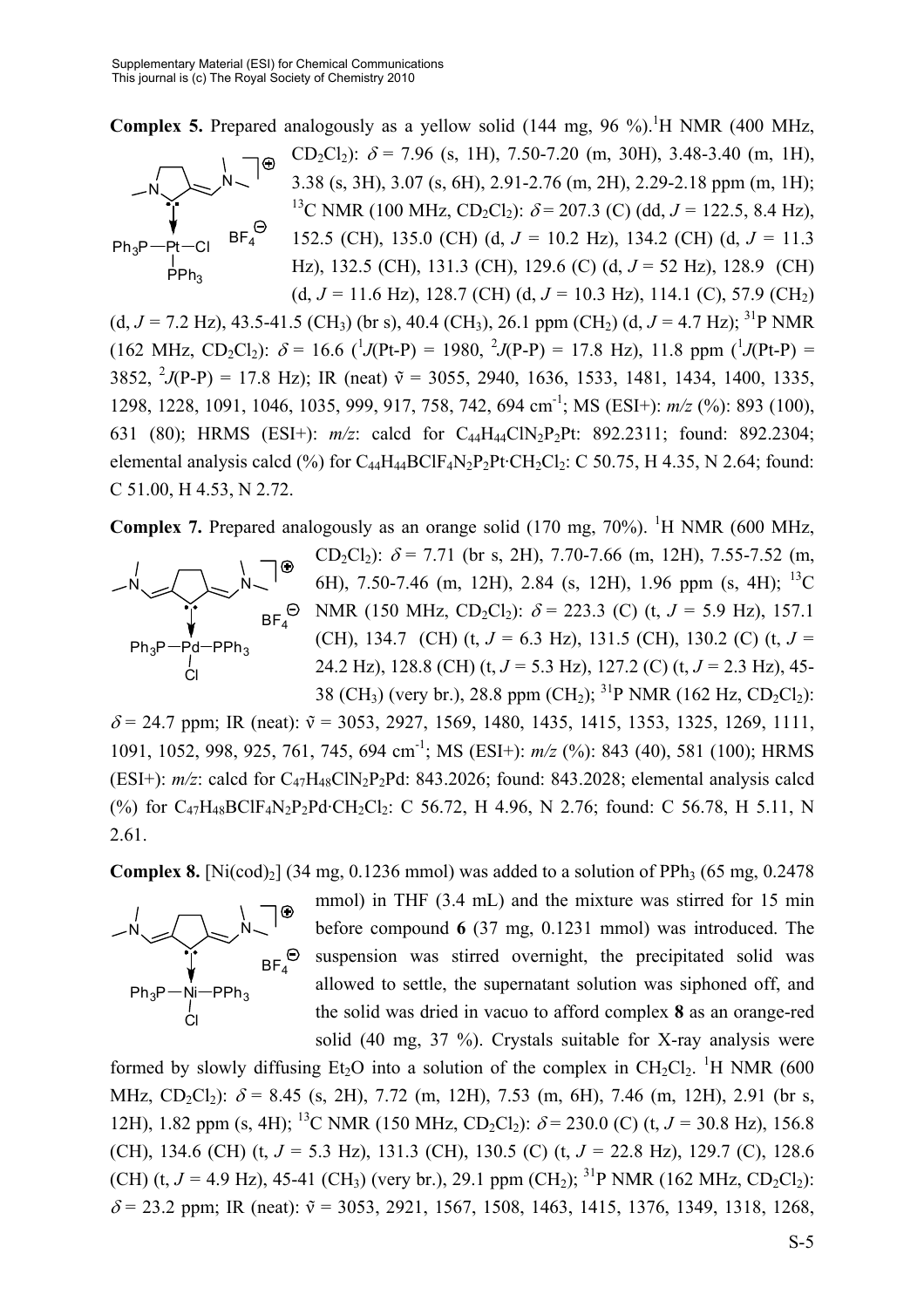1089, 1046, 1035, 952, 922, 761, 745, 696 cm-1; MS (ESI+): *m/z* (%): 795 (10), 533 (100), 271 (30); HRMS (ESI+):  $m/z$ : calcd for C<sub>47</sub>H<sub>48</sub>ClN<sub>2</sub>NiP<sub>2</sub>: 795.2329; found: 795.2328.

**Complex 9.** Prepared analogously as an orange solid (80 mg, 59 %). <sup>1</sup>H NMR (600 MHz,



CD<sub>2</sub>Cl<sub>2</sub>):  $\delta$  = 8.21 (s, 2H), 7.46-7.18 (m, 30H), 3.18 (s, 12H), 2.70 (m, 2H), 2.10 ppm (m, 2H); <sup>13</sup>C NMR (150 MHz, CD<sub>2</sub>Cl<sub>2</sub>):  $\delta$  = 219.1 (C) (dd, *J =* 111.0, 8.0 Hz), 157.4 (CH), 134.9 (CH) (d, *J =*  9.8 Hz), 134.4 (CH) (d, *J =* 10.5 Hz), 132.0 (CH), 130.9 (CH), 130.4 (C) (d, *J =* 48.5 Hz), 129.2 (C) (br d, *J =* 63 Hz), 128.5 (CH) (d, *J =* 7.5 Hz), 128.4 (d, *J =* 7.5 Hz), 127.99 (C), 127.96

(C), 48-41 (CH<sub>3</sub>) (very br.), 29.83 (CH<sub>2</sub>), 29.78 ppm (CH<sub>2</sub>); <sup>31</sup>P NMR (122 MHz, CD<sub>2</sub>Cl<sub>2</sub>):  $\delta$  $= 20.5$  ( $^{1}$ *J*(Pt-P) = 1774,  $^{2}$ *J*(P-P) = 17.1 Hz), 15.6 ppm ( $^{1}$ *J*(Pt-P) = 4058,  $^{2}$ *J*(P-P) = 17.1 Hz); IR (neat)  $\tilde{v} = 3054, 2928, 1637, 1558, 1480, 1434, 1415, 1348, 1315, 1259, 1214, 1088, 1048,$ 999, 924, 754, 741, 693 cm-1; MS (ESI+): *m/z* (%): 933 (100), 671 (90); HRMS (ESI+): *m/z*: calcd for  $C_{47}H_{48}C\cdot N_2P_2Pt$ : 932.2619; found: 932.2626; elemental analysis calcd (%) for C47H48BClF4N2P2Pt·CH2Cl2: C 52.17, H 4.56; found: C 52.21, H 4.41.

**Complex 11**. Prepared analogously as a yellow-green solid  $(125 \text{ mg}, 90 \text{ %})$ .<sup>1</sup>H NMR  $(400 \text{ F})$ 



MHz, CD<sub>2</sub>Cl<sub>2</sub>):  $\delta$  = 8.03 (s, 2H), 7.50-7.38 (m, 18H), 7.31-7.25 (m, 12H), 7.00-6.95 (m, 2H), 6.89-6.84 (m, 2H), 3.01 ppm (br s, 12H); <sup>13</sup>C NMR (100 MHz, CD<sub>2</sub>Cl<sub>2</sub>):  $\delta$  = 202.4 (C) (s), 161.4 (CH), 136.9 (C), 134.4 (CH) (t, *J =* 6.3 Hz), 131.4 (CH), 129.8 (C) (t, *J =* 24.3 Hz), 128.8 (CH) (t, *J =* 5.2 Hz), 124.0 (C), 122.7 (CH), 120.9 (CH), 47.5 (CH3) (br s), 43.5 ppm (CH<sub>3</sub>) (br s); <sup>31</sup>P NMR (162 MHz, CD<sub>2</sub>Cl<sub>2</sub>):  $\delta$  = 23.6 ppm; IR

(neat):  $\tilde{v} = 3058, 2967, 2930, 1592, 1480, 1435, 1418, 1373, 1322, 1255, 1156, 1115, 1090,$ 1048, 1033, 998, 923, 759, 740, 693 cm-1; MS (ESI+): *m/z* (%): 891 (100), 629 (40); HRMS (ESI+):  $m/z$ : calcd for  $C_{51}H_{48}C\cdot N_2P_2Pd$ : 891.2027; found: 891.2023; elemental analysis calcd (%) for  $C_{51}H_{48}BCIF_4N_2P_2Pd \cdot CH_2Cl_2$ : C 58.67, H 4.73, N 2.63; found: C 59.27, H 5.02, N 2.51.

**Complex 13.** Prepared analogously as a yellow solid  $(113 \text{ mg}, 81 \text{ %})$ . <sup>1</sup>H NMR  $(400 \text{ MHz},$ 



CD<sub>2</sub>Cl<sub>2</sub>):  $\delta$  = 8.38 (d, J = 10.8 Hz, 1H), 7.50-7.41 (m, 12H), 7.40-7.48 (m, 8H), 7.32-7.28(m, 12H), 7.14 (t, *J* = 7.6 Hz 1H), 6.96 (t, *J* = 8.4 Hz, 2H) 6.02 (d, *J* = 10.8 Hz, 1H), 3.17 (s, 3H), 2.90 ppm (s, 3H); <sup>13</sup>C NMR (100 MHz, CD<sub>2</sub>Cl<sub>2</sub>):  $\delta$  = 186.1 (s), 161.4, 143.5, 135.3 (t, *J =* 6.0 Hz), 132.8, 132.0, 130.8, 130.2, 130.0 (d,  $J = 2.4$  Hz), 129.3, 120.8 49.4, 41.3 ppm; <sup>31</sup>P NMR

(162 MHz, CD<sub>2</sub>Cl<sub>2</sub>):  $\delta$  = 23.8 ppm; MS (ESI+):  $m/z$  (%): 824.2 (58), 564 (100). HRMS (ESI+):  $m/z$ : calcd for C<sub>47</sub>H<sub>43</sub>ClNP<sub>2</sub>Pd: 824.16039; found: 824.16076; elemental analysis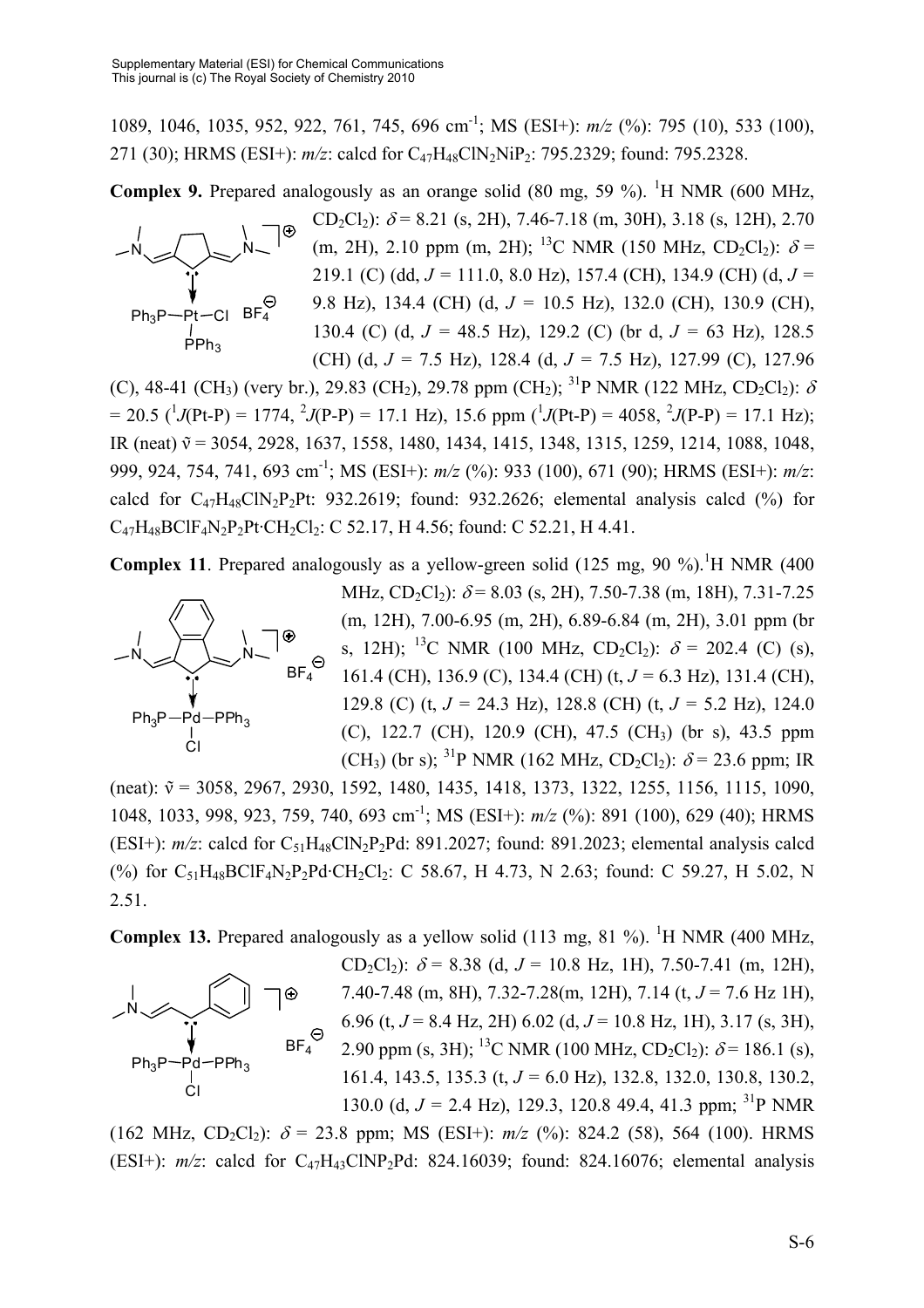calcd (%) for  $C_{47}H_{43}BCIF_{4}N_{2}P_{2}Pd \cdot CH_{2}Cl_{2}$ : C 57.80, H 4.53, N 1.40; found: 57.46, H 4.76, N 1.21.

**Complex 15a.** Prepared analogously as a yellow-green solid  $(193 \text{ mg}, 98 \text{ %})$ . <sup>1</sup>H NMR  $(600 \text{ Hz})$ 



MHz, CD<sub>2</sub>Cl<sub>2</sub>):  $\delta$  = 7.81 (d, J = 12.0 Hz, 2H), 7.67 (m, 12H), 7.52 (m, 6H), 7.44 (m, 12H), 4.80 (d, *J =* 12.0 Hz, 2H), 2.89 (s, 6H), 2.50 ppm (s, 6H); <sup>13</sup>C NMR (150 MHz, CD<sub>2</sub>Cl<sub>2</sub>):  $\delta$  = 215.7 (C) (s), 162.5 (CH), 134.8 (CH) (t, *J =* 6.2 Hz), 131.5 (CH), 129.8 (C) (t, *J =* 24.0 Hz), 128.7 (CH) (t, *J =* 5.2 Hz), 113.2 (CH), 46.1 (CH<sub>3</sub>), 38.0 (CH<sub>3</sub>) ppm; <sup>31</sup>P NMR (162)

MHz, CD<sub>2</sub>Cl<sub>2</sub>):  $\delta$  = 24.5 ppm; IR (neat):  $\tilde{v}$  = 3057, 2931, 1636, 1570, 1492, 1409, 1368, 1235, 1202, 1090, 1050, 1037, 997, 866, 755, 744, 707, 693 cm-1; MS (ESI+): *m/z* (%): 817 (30), 557 (100); HRMS (ESI+):  $m/z$ : calcd for C<sub>45</sub>H<sub>46</sub>ClN<sub>2</sub>P<sub>2</sub>Pd: 817.1869; found: 817.1868.

**Compound 15b**: Obtained analogously as yellow crystals  $(130 \text{ mg}, 95 \text{ %})$ . <sup>1</sup>H NMR  $(600 \text{$ 



MHz, CD<sub>2</sub>Cl<sub>2</sub>):  $\delta$  = 7.92 (d, J = 12.0 Hz, 2H), 7.66 (m, 12H), 7.52 (m, 6H), 7.45 (m, 12H), 4.97 (d, *J =* 12.0 Hz, 2H), 2.85 (s, 6H), 2.46 ppm (s, 6H); <sup>13</sup>C NMR (150 MHz, CD<sub>2</sub>Cl<sub>2</sub>):  $\delta$  = 198.7 (C) (t, *J =* 7.3 Hz), 162.5 (CH), 134.8 (CH) (t, *J =* 5.9 Hz), 131.6 (CH), 128.9 (C) (t, *J =* 29.0 Hz), 128.6 (CH) (t, *J*   $= 5.3$  Hz), 114.1 (CH), 46.0 (CH<sub>3</sub>), 38.0 ppm (CH<sub>3</sub>); <sup>31</sup>P

NMR (122 MHz, CD<sub>2</sub>Cl<sub>2</sub>):  $\delta$  = 22.0 ppm (<sup>1</sup>J(Pt-P) = 2834 Hz); IR (neat)  $\tilde{v}$  =3053, 2903, 2800, 1635, 1564, 1482, 1435, 1412, 1361, 1236, 1188, 1093, 1047, 998, 867, 742, 692 cm-1; MS (ESI+):  $m/z$  (%): 907 (90), 645 (100); HRMS (ESI+):  $m/z$ : calcd for C<sub>45</sub>H<sub>46</sub>ClN<sub>2</sub>P<sub>2</sub>Pt: 906.2471; found: 906.2482; elemental analysis calcd  $(\%)$  for  $C_{45}H_{46}BCIF_4N_2P_2Pt \cdot CH_2Cl_2$ : C 51.20, H 4.48, N 2.60; found: C 52.20, H 4.47, N 2.67.

**Complex 19**: Phenylmagnesium bromide (1.29 M in THF, 0.210 mL, 0.271 mmol) was added



to a suspension of **18** (92 mg, 0.261 mmol) in  $CH_2Cl_2$  (0.7 mL) and  $Et_2O$ (1.4 mL). The resulting clear yellow solution was stirred for 15 min before solid  $[Rh(cod)Cl]$ <sup>2</sup> (64.0 mg, 0.130 mmol) was introduced. Stirring was continued overnight, the solvent was evaporated and the residue purified by rapidly passing it through a column of Florisil, using  $CH_2Cl_2/MeOH$  (98:2) as the eluent, to give complex **19** as a yellow solid (82 mg, 66 %), which

can be recrystallized from CH<sub>2</sub>Cl<sub>2</sub>/Et<sub>2</sub>O.<sup>1</sup>H NMR (400 MHz, CD<sub>2</sub>Cl<sub>2</sub>):  $\delta$  = 8.00 (t, *J* = 1.6 Hz, 1H), 4.99 (m, 2H), 3.61 (s, 3H), 3.60-3.56 (m, 2H), 3.41 (m, 2H), 3.07 (s, 6H), 3.03-2.93 (m, 1H), 2.90-2.79 (m, 1H), 2.36-2.16 (m, 4H), 2.02-1.94 (m, 1H), 1.91-1.82 (m, 1H), 1.82- 1.71 ppm (m, 2H); <sup>13</sup>C NMR (100 MHz, CD<sub>2</sub>Cl<sub>2</sub>):  $\delta$  = 237.4 (C) (d, J = 39.8 Hz), 153.8 (CH), 117.4 (C), 96.3 (CH) (d, *J =* 6.1 Hz), 96.0 (CH) (d, *J =* 6.1 Hz), 73.7 (CH) (d, *J =* 14.5 Hz), 71.1 (CH) (d, *J* = 14.5 Hz), 58.5 (CH<sub>2</sub>), 42.2 (CH<sub>3</sub>), 41.5 (CH<sub>3</sub>), 33.1 (CH<sub>2</sub>), 32.1 (CH<sub>2</sub>), 30.1 (CH<sub>2</sub>), 29.3 (CH<sub>2</sub>), 26.3 ppm (CH<sub>2</sub>); IR (neat)  $\tilde{v}$  = 2926, 2908, 2864, 2825, 1637, 1514, 1459,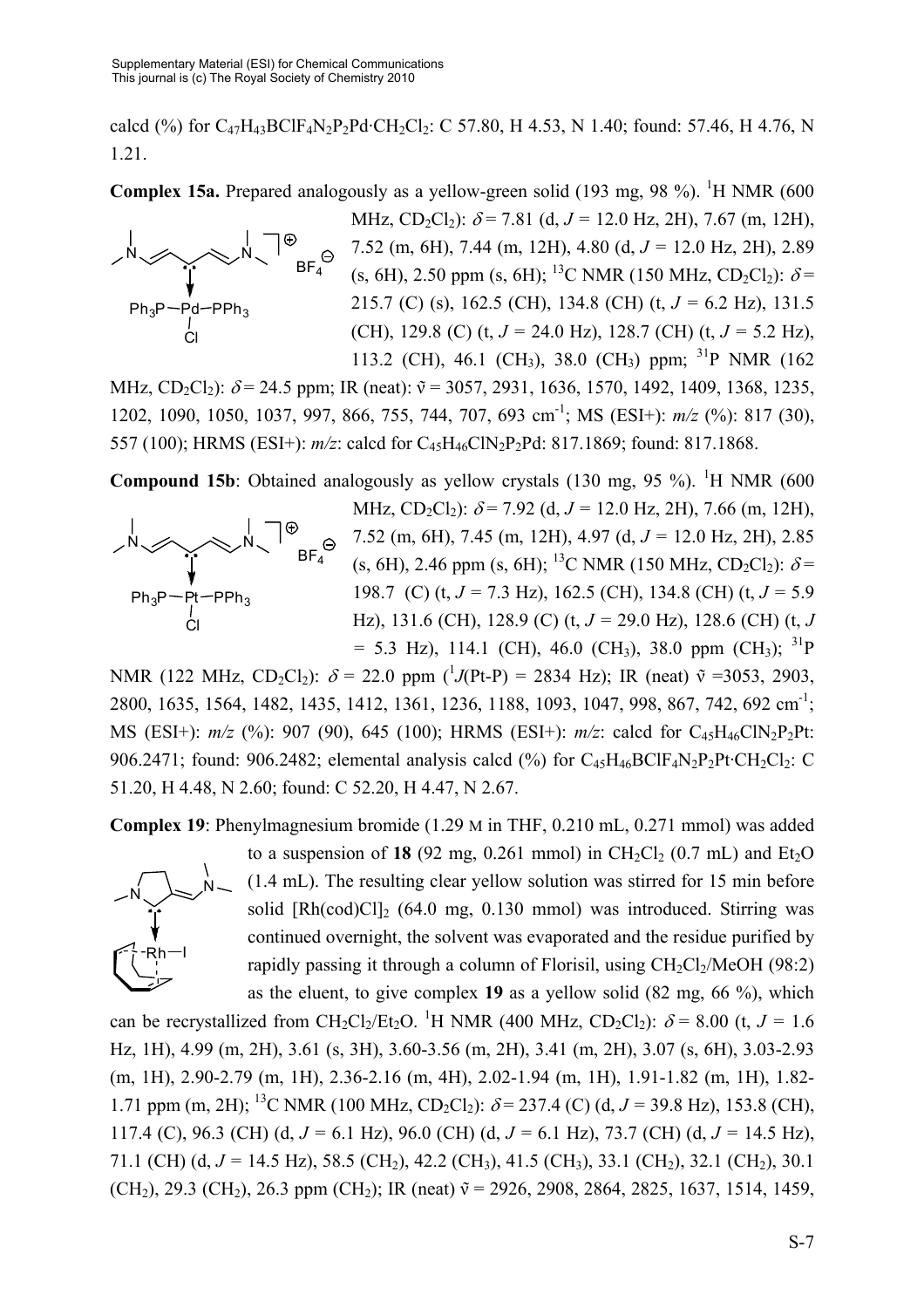1427, 1386, 1317, 1293, 1254, 1227, 1185, 1107, 1073, 1050, 994, 912, 859, 800, 765 cm-1; MS (EI): *m/z* (%): 476 (85) [*M*<sup>+</sup> ], 368 (51), 366 (51), 349 (100), 239 (39), 197 (21), 139 (92), 137 (62); HRMS (EI): *m/z*: calcd for C16H26IN2Rh: 476.0189; found: 476.0188; elemental analysis calcd (%) for  $C_{16}H_{26}IN_2Rh$ : C 40.36, H 5.50, N 5.88; found: C 39.98, H 5.64, N 5.63.

**Complex 20.** CO was bubbled during 30 min through a solution of complex **19** (10.4 mg,  $0.0218$  mmol) in CH<sub>2</sub>Cl<sub>2</sub>. Evaporation of the volatiles afforded the desired compound as a red-brown solid  $(9.2 \text{ mg}, \text{ quant.})$  <sup>1</sup>H NMR (600 MHz, CD<sub>2</sub>Cl<sub>2</sub>):  $\delta$  = 7.55 (s, 1H), 3.80-3.69 (m, 2H), 3.36 (s, 3H), 3.09-3-05 (m, 2H), 3.06 ppm (s, 6H); <sup>13</sup>C NMR (150 MHz, CD<sub>2</sub>Cl<sub>2</sub>):  $\delta$  = 221.0 (C) (d, *J =* 32.9 Hz), 189.4 (C) (d, *J =* 52.8 Hz), 183.6 (C) (d, *J =* 80.5 Hz), 154.1 (CH), 118.5 (C) (d, *J =* 2.1 Hz), 58.8 (CH2) (d, *J =* 1.4 Hz), 42.7-42.0 N  $OC - Rh -$ CO N

(CH<sub>3</sub>) (br), 42.0 (CH<sub>3</sub>) (d,  $J = 1.4$  Hz), 26.6 ppm (CH<sub>2</sub>); IR (neat)  $\tilde{v} = 2916$ , 2055, 1981, 1632, 1519, 1437, 1397, 1326, 1294, 1259, 1230, 1115, 1080, 1018, 912, 798, 761 cm-1; MS (EI): *m/z* (%): 396 (89), 368 (100), 297 (23), 239 (62), 197 (45), 137 (94), 94 (21), 42 (18), 28 (82); HRMS (ESI+):  $m/z$ : calcd for C<sub>10</sub>H<sub>14</sub>IN<sub>2</sub>O<sub>2</sub>RhNa: 446.9047; found: 446.9048.

**Complex 17.** A mixture of compound 16  $(48.0 \text{ mg}, 0.147 \text{ mmol})$  and  $Pd(PPh<sub>3</sub>)<sub>4</sub> (189 mg,$ 



0.164 mmol) was evacuated for 5 min. The flask was then filled with Ar, toluene (6 mL) was added and the suspension stirred at ambient temperature for 30 h. The solid material was allowed to settle and the supernatant mother liquor was removed via canula. The residue was then triturated with toluene and dried in vacuo to afford

the desired complex as an iridescent blue solid (72 mg, 51%). <sup>1</sup>H NMR (600 MHz, CD<sub>2</sub>Cl<sub>2</sub>):  $\delta$ = 7.72-7.69 (m, 2H), 7.68-7.64 (m, 12H), 7.50-7.46 (m, 6H), 7.43-7.39 (m, 12H), 6.69 (d, *J =* 11.9 Hz, 2H), 5.32 (m, 2H), 5.15 (t, *J =* 12.2 Hz, 2H), 3.30-3.02 (br s, 6H), 3.02-2.80 ppm (br s, 6H); <sup>13</sup>C NMR (150 MHz, CD<sub>2</sub>Cl<sub>2</sub>):  $\delta$  = 213.5 (C) (t, J = 4 Hz), 160.8 (CH), 157.0 (CH), 135.0 (CH) (t, *J =* 6.3 Hz), 131.5 (CH), 131.1 (CH), 130.5 (C) (t, *J =* 23.4 Hz), 128.4 (CH) (t,  $J = 5.1$  Hz), 104.5 (CH), 46.2 (CH<sub>3</sub>) (br), 38.0 ppm (CH<sub>3</sub>) (br); <sup>31</sup>P NMR (162 MHz, CD<sub>2</sub>Cl<sub>2</sub>):  $\delta$  = 24.8 ppm; IR (neat):  $\tilde{v}$  = 3054, 2921, 1614, 1573, 1516, 1470, 1401, 1371, 1279, 1175, 1141, 1024, 969, 842, 744, 691 cm-1; MS (ESI+): *m/z* (%): 871.3 (30), 609 (100); HRMS (ESI+):  $m/z$ : calcd for C<sub>49</sub>H<sub>50</sub>ClN<sub>2</sub>P<sub>2</sub>Pd: 869.2183; found: 869.2178; elemental analysis calcd (%) for  $C_{49}H_{50}BCIN_2F_4P_2Pd \cdot CH_2Cl_2$ : C 57.61, H 5.03, N 2.69; found: C 58.22, H 5.72, N 2.71.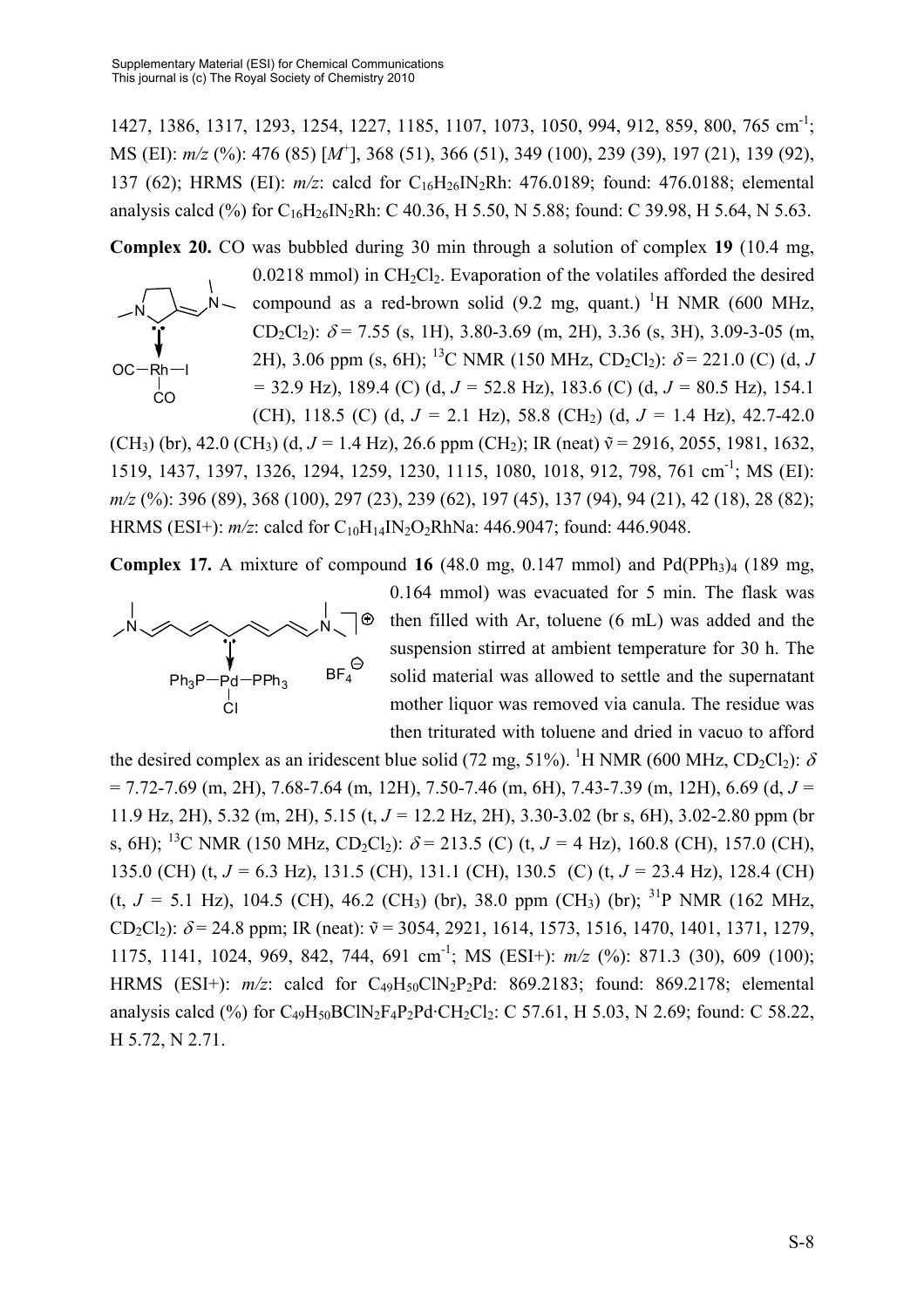# **Supporting Crystallographic Information**

### **Chloro Vinamidinium Salts**

#### **Crystal structure X-ray analysis of compound 6**.



Chemical formula  $[C_{11} H_{18} C1 N_2]^+ [B F_4]^-, F_W = 300.53 \text{ g mol}^{-1}, \text{ red prism from}$ acetonitrile/diethylether, crystal size 0.05 x 0.05 x 0.02 mm<sup>3</sup>, crystal system *triclinic*, space group *P* $\overline{1}$ ,  $a = 7.6530(7)$ ,  $b = 12.1577(11)$ ,  $c = 16.2528(14)$  Å,  $\alpha = 106.620(2)$ ,  $\beta = 91.767(2)$ ,  $\gamma$  = 102.890(2)°, *V* = 1405.2(2) Å<sup>3</sup>, *T* = 100 K,  $\rho_c$  = 1.421 Mg m<sup>-3</sup>, *Z* = 4,  $\lambda$  = 0.71073 Å,  $\mu$  = 0.304 mm<sup>-1</sup>, empirical absorption correction ( $T_{\text{min}} = 0.91$ ,  $T_{\text{max}} = 1.00$ ),  $1.80 < \theta < 30.70^{\circ}$ , 40284 reflections collected, 8636 unique reflections ( $R_{int} = 0.0383$ ), 6051 reflections with  $I >$ 2σ(*I*). Solution by direct methods (SHELXS-97), refinement by full-matrix least-squares on *F*2 (SHELXL-97), H atoms riding. The two independent tetrafluoroborate anions are rotationally disordered. Fluorine atoms were split and refined with isotropic atomic displacement parameters.  $R_1 = 0.086$   $[I > 2\sigma(I)]$ , w $R_2 = 0.286$  (all data), 343 parameters,  $S =$ 1.019, residual electron density  $+1.3$  / -1.0 e  $\AA$ <sup>-3</sup> (in the vicinity of F4A and F6A, respectively).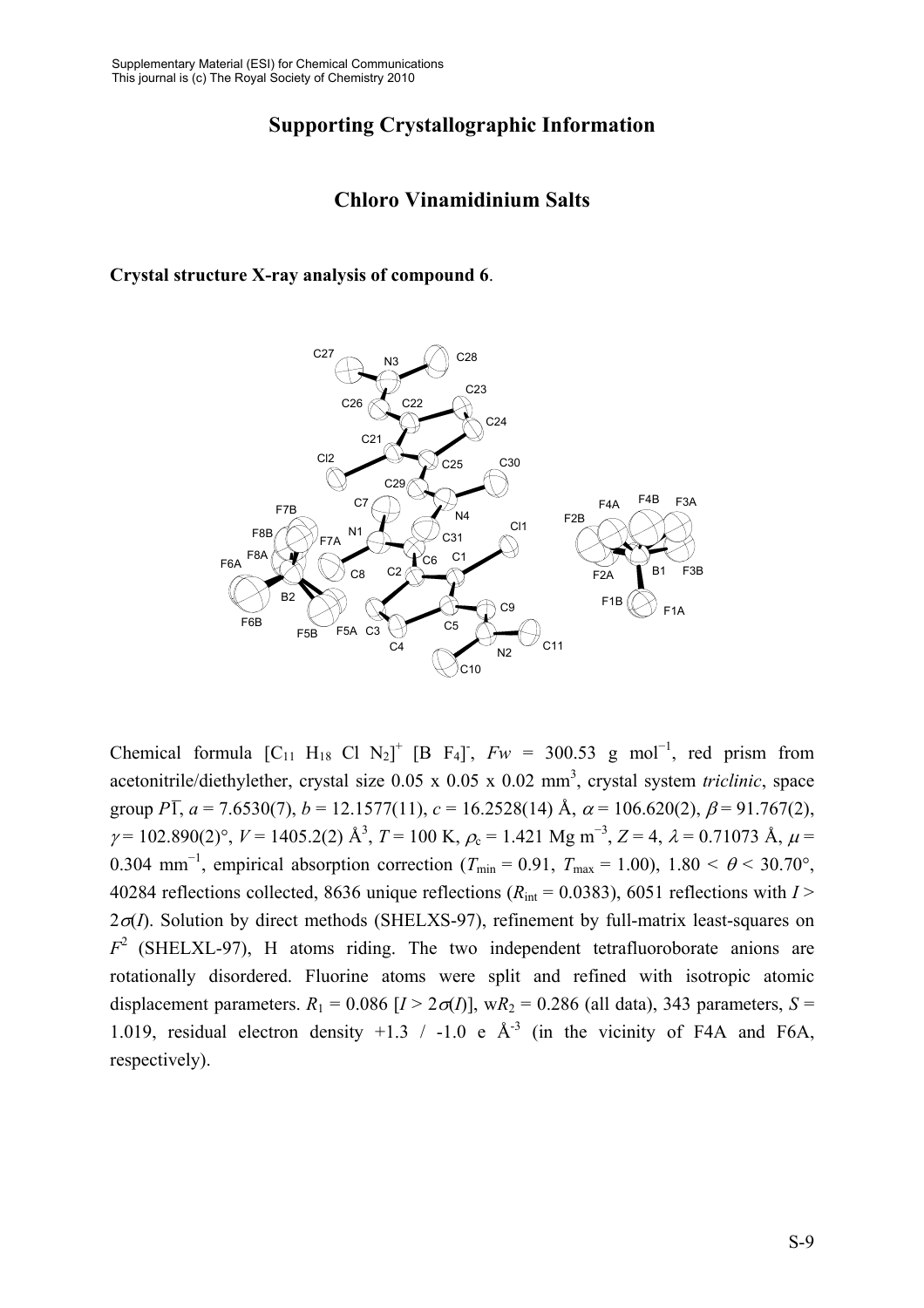#### **Crystal structure X-ray analysis of compound 10.**



Chemical formula  $[C_{15} H_{18} C l N_2]^+ [B F_4]$ ,  $Fw = 348.57$  g mol<sup>-1</sup>, yellow block from dichlormethane/diethylether, crystal size 0.32 x 0.31 x 0.29 mm<sup>3</sup>, crystal system *monoclinic*, space group *Cc*,  $a = 12.1625(5)$ ,  $b = 17.6971(7)$ ,  $c = 7.3078(3)$  Å,  $\beta = 96.479(2)$ °,  $V =$ 1562.89(11) Å<sup>3</sup>,  $T = 100$  K,  $\rho_c = 1.481$  Mg m<sup>-3</sup>,  $Z = 4$ ,  $\lambda = 0.71073$  Å,  $\mu = 0.285$  mm<sup>-1</sup>, Bruker-AXS Enraf-Nonius Kappa CCD diffractometer, empirical absorption correction (*T*<sub>min</sub>)  $= 0.69$ ,  $T_{\text{max}} = 0.87$ ),  $3.31 < \theta < 33.90$ , 23107 reflections collected, 5992 unique reflections  $(R_{\text{int}} = 0.0288)$ , 5742 reflections with  $I > 2\sigma(I)$ . Solution by direct methods (SHELXS-97), refinement by full-matrix least-squares on  $F^2$  (SHELXL-97), H atoms riding.  $R_1 = 0.034$  [*I* >  $2\sigma(I)$ ], w $R_2 = 0.093$  (all data), 212 parameters,  $S = 1.165$ , absolute structure parameter = 0.03(3), residual electron density +0.8 / -0.9 e  $\AA$ <sup>-3</sup>.

**Crystal structure X-ray analysis of compound 12**.

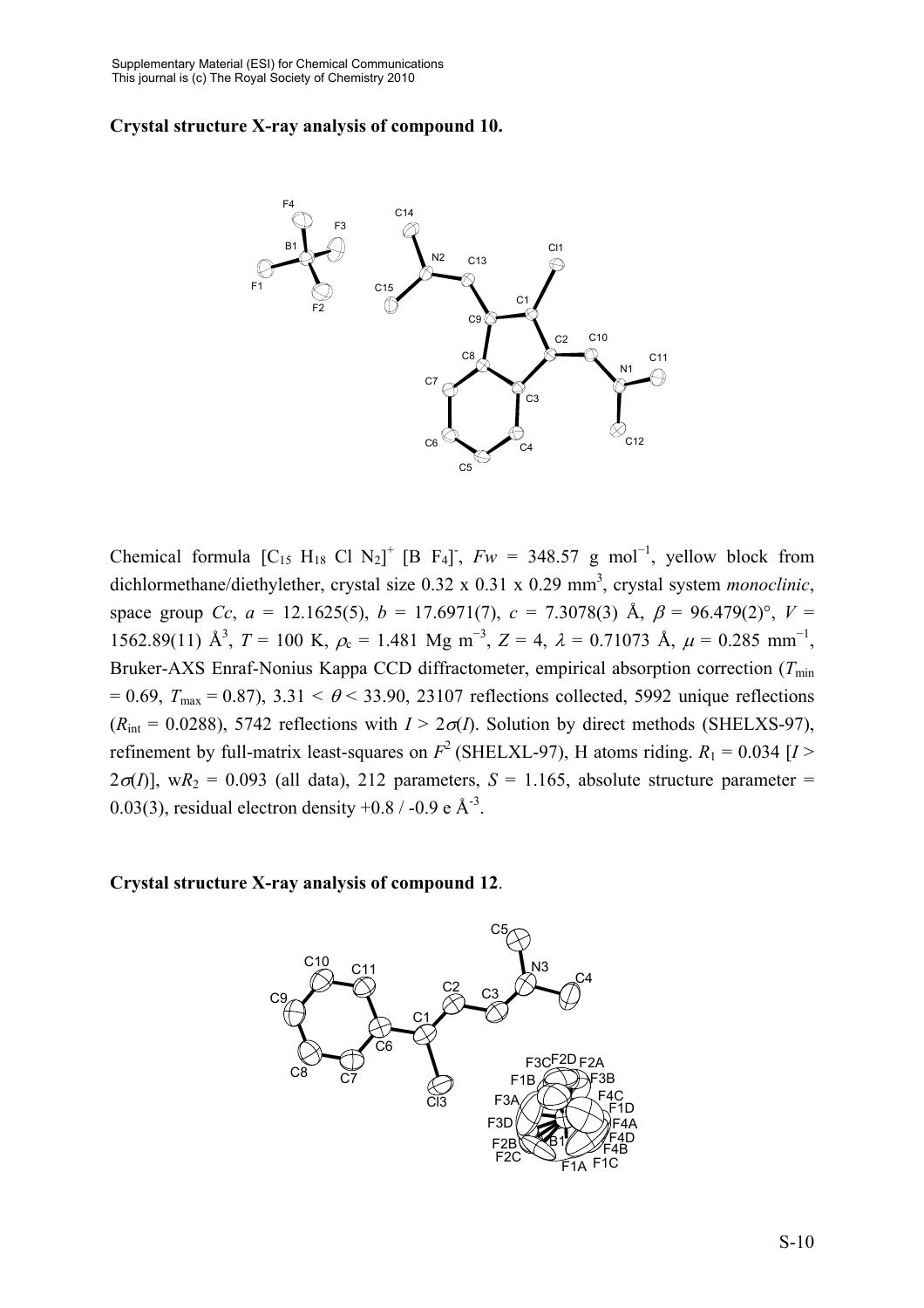Chemical formula  $[C_{11} H_{13} C1 N]^+$  [B F<sub>4</sub>],  $Fw = 281.48$  g mol<sup>-1</sup>, pale-yellow plate from acetonitrile/diethylether, crystal size 0.11 x 0.15 x 0.45 mm<sup>3</sup>, crystal system *monoclinic*, space group  $P2_1/c$ ,  $a = 6.8239(4)$ ,  $b = 10.3513(5)$ ,  $c = 18.4709(9)$  Å,  $\beta = 98.289(2)$ °,  $V = 1291.1(1)$ Å<sup>3</sup>, *T* = 200 K, *Z* = 4,  $\rho_c$  = 1.421 Mg m<sup>-3</sup>,  $\lambda$  = 1.54178 Å,  $\mu$  = 2.926 mm<sup>-1</sup>, Bruker-AXS ProteumX8 diffractometer, Gaussian absorption correction ( $T_{\text{min}} = 0.36356$ ,  $T_{\text{max}} = 0.75043$ ),  $4.84 < \theta < 69.18^{\circ}$ , 28914 reflections collected, 2381 unique reflections ( $R_{\text{int}} = 0.0549$ ), 2059 reflections with  $I > 2\sigma(I)$ . Solution by direct methods (SHELXS-97), refinement by fullmatrix least-squares on  $F^2$  (SHELXL-97), H atoms riding. The tetrafluoroborate anion is badly rotationally disordered. Each fluorine atom was modelled over four positions. H atoms riding.  $R_1 = 0.045$  [ $I > 2\sigma(I)$ ], w $R_2 = 0.127$  (all data), 273 parameters,  $S = 1.062$ , residual electron density  $+0.16 / -0.26$  e Å<sup>-3</sup>.

#### **Crystal structure X-ray analysis of compound 14.**



Chemical formula [C<sub>9</sub> H<sub>16</sub> Cl N<sub>2</sub>]<sup>+</sup> [B F<sub>4</sub>]<sup>-</sup>,  $Fw = 274.50$  g mol<sup>-1</sup>, yellow block from acetonitrile/diethylether, crystal size 0.09 x 0.10 x 0.21 mm<sup>3</sup>, crystal system *monoclinic*, space group *C*2/c,  $a = 10.2205(8)$ ,  $b = 12.2695(9)$ ,  $c = 9.9747(7)$  Å,  $\beta = 97.135(4)$ °,  $V = 1241.2(2)$ Å<sup>3</sup>, *T* = 100 K, *Z* = 4,  $\rho_c$  = 1.469 Mg m<sup>-3</sup>,  $\lambda$  = 1.54178 Å,  $\mu$  = 3.042 mm<sup>-1</sup>, Bruker-AXS Proteum X8 diffractometer, empirical absorption correction ( $T_{min} = 0.48$ ,  $T_{max} = 0.79$ ), 5.66 <  $\theta$  < 66.29°, 17533 reflections collected, 1080 unique reflections ( $R_{int}$  = 0.0359), 1042 reflections with  $I > 2\sigma(I)$ . Solution by direct methods (SHELXS-97), refinement by fullmatrix least-squares on  $F^2$  (SHELXL-97), H atoms riding. The tetrafluoroborate anion is rotationally disordered about one B-F bond. The disordered fluorine atoms were refined with isotropic atomic displacement parameters.  $R_1 = 0.033$   $[I > 2\sigma(I)]$ , w $R_2 = 0.084$  (all data), 92 parameters,  $S = 1.059$ , residual electron density +0.32 / -0.22 e Å<sup>-3</sup>.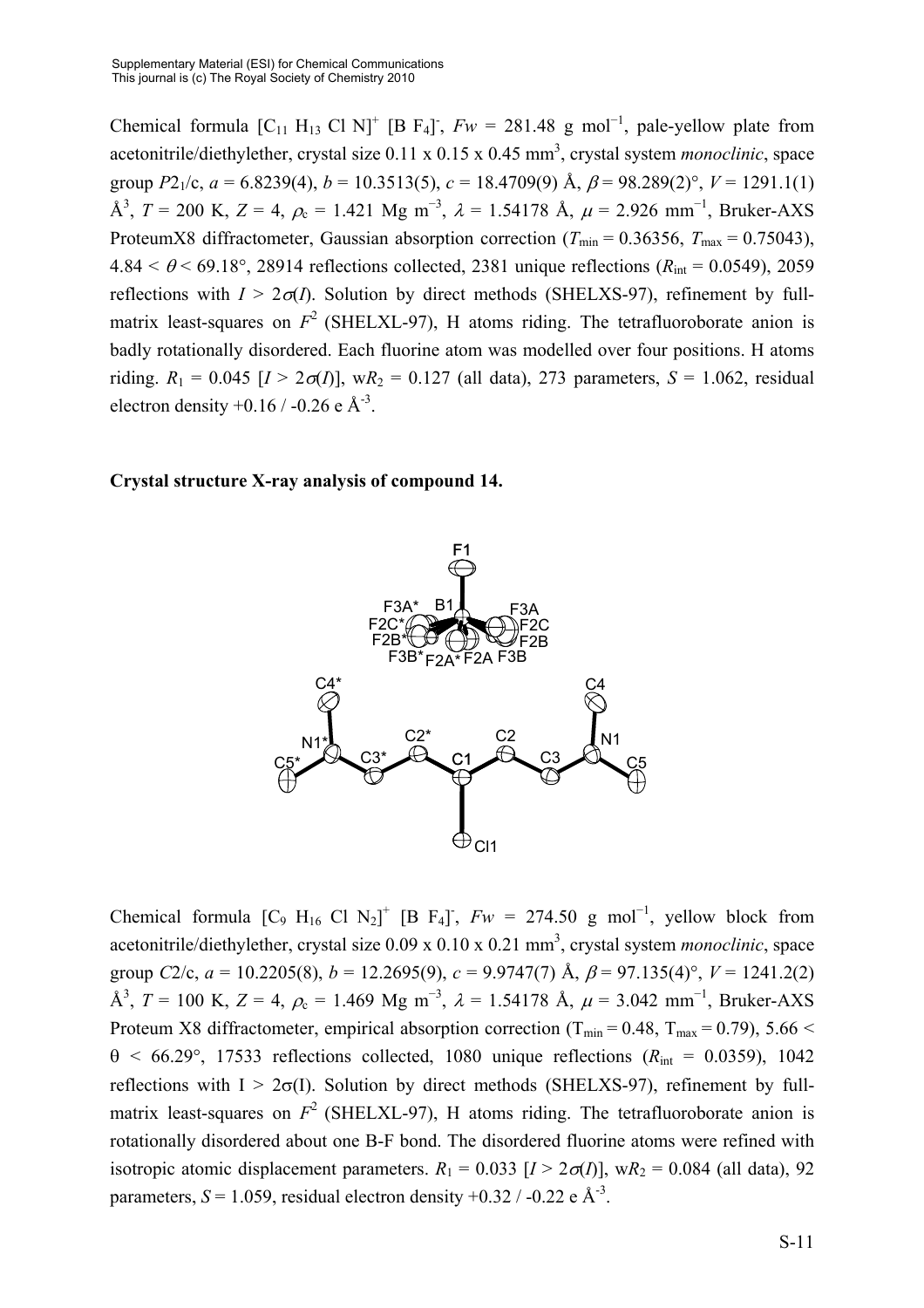# **Metal Carbene Complexes**

#### **Crystal structure X-ray analysis of complex 4.**



Chemical formula 2[C<sub>44</sub> H<sub>44</sub> Cl N<sub>2</sub> P<sub>2</sub> Pd]<sup>+</sup> 2[B F<sub>4</sub>]<sup>-</sup> 5[C H<sub>2</sub> Cl<sub>2</sub>],  $Fw = 2207.45$  g mol<sup>-1</sup>, paleyellow prism from dichloromethane/diethylether, crystal size  $0.050 \times 0.050 \times 0.065$  mm<sup>3</sup>, crystal system *monoclinic*, space group *C*2/c,  $a = 32.7088(4)$ ,  $b = 16.8288(2)$ ,  $c = 23.4760(3)$ Å,  $\beta$  = 125.390(1)°,  $V$  = 10534.7(2) Å<sup>3</sup>, T = 160 K, Z = 4,  $\rho_c$  = 1.392 Mg m<sup>-3</sup>,  $\lambda$  = 0.71073 Å,  $\mu$  = 0.764 mm<sup>-1</sup>, Bruker-AXS Enraf-Nonius Kappa CCD diffractometer, Gaussian absorption correction ( $T_{\text{min}}$  = 0.76729,  $T_{\text{max}}$  = 0.87787), 6.81 <  $\theta$  < 33.19°, 115104 reflections collected, 19883 unique reflections ( $R_{\text{int}} = 0.0393$ ), 16131 reflections with  $I > 2\sigma(I)$ . Solution by direct methods (SHELXS-97), refinement by full-matrix least-squares on  $F^2$  (SHELXL-97), H atoms riding. There are voids of 172  $\mathring{A}^3$  in the solvent region of the structure, but little or no residual electron density in this area, indicating loss of dichloromethane from the crystal lattice. The methylene C atoms in the three solute dichloromethane were refined using isotropic atomic displacement parameters, in order to better locate the true atom positions. H atoms riding. *R*<sup>1</sup>  $= 0.070$  [ $I > 2\sigma(I)$ ], w $R_2 = 0.220$  (all data), 554 parameters,  $S = 1.038$ , residual electron density  $+2.3 / -1.9 e \text{ Å}^3$  (both in the vicinity of Cl2).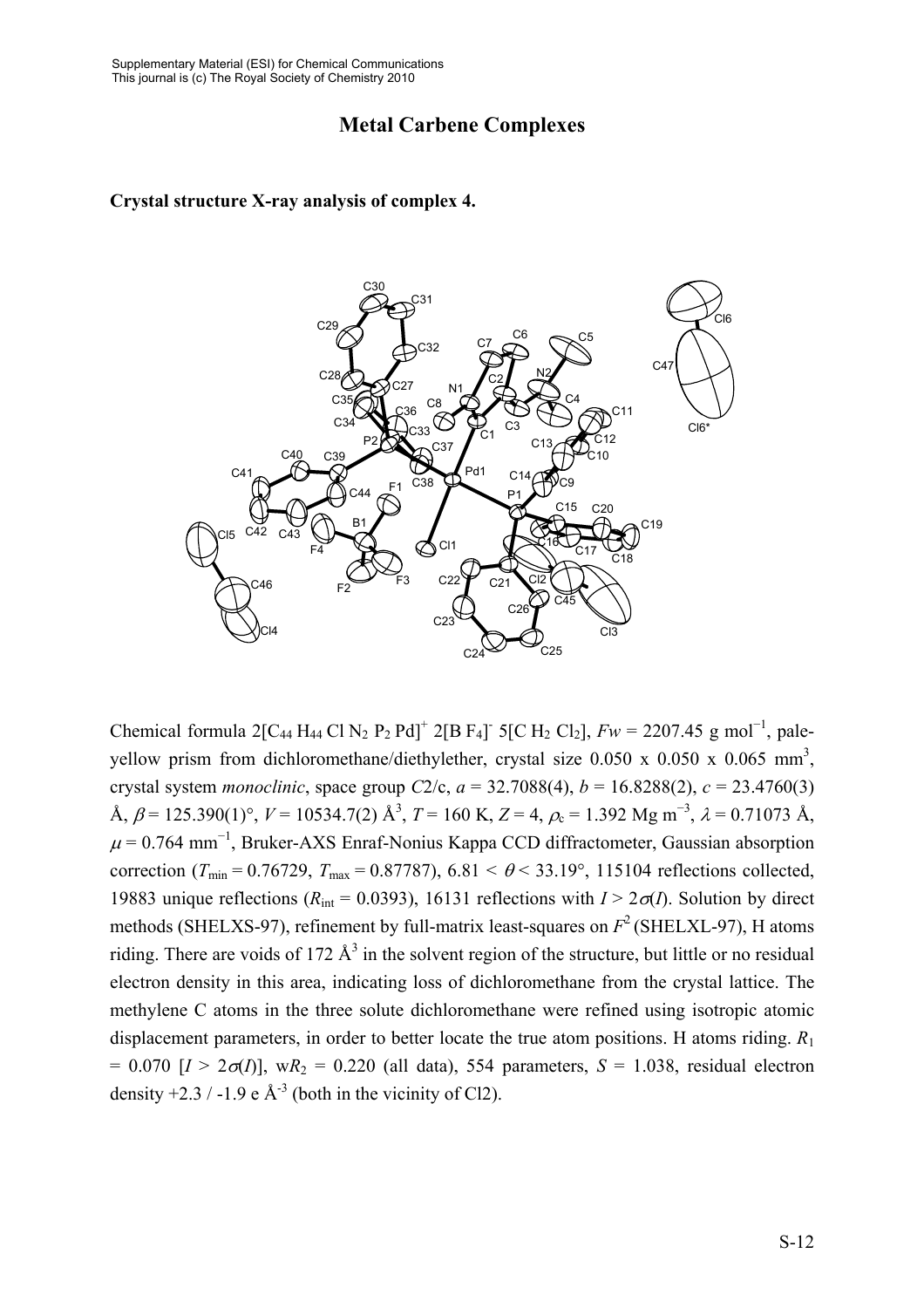#### **Crystal structure X-ray analysis of complex 5.**



Chemical formula  $[C_{44} H_{44} C N_2 P_2 Pt]^+$  [B F<sub>4</sub>] [CH<sub>2</sub> Cl<sub>2</sub>],  $F_W = 1065.03$  g mol<sup>-1</sup>, colourless block from dichloromethane/diethylether, crystal size  $0.15 \times 0.15 \times 0.08$  mm<sup>3</sup>, crystal system *monoclinic*, space group  $P2_1/c$ ,  $a = 15.5910(1)$ ,  $b = 15.9173(1)$ ,  $c = 17.8073(2)$  Å,  $\beta =$ 99.450(1)°,  $V = 4359.26(6)$  Å<sup>3</sup>,  $T = 100$  K,  $\rho_c = 1.623$  Mg m<sup>-3</sup>,  $Z = 4$ ,  $\lambda = 0.71073$  Å,  $\mu =$ 3.528 mm<sup>−</sup><sup>1</sup> , Bruker-AXS Enraf-Nonius Kappa CCD diffractometer, empirical absorption correction ( $T_{\text{min}} = 0.74$ ,  $T_{\text{max}} = 0.88$ ), 2.94 <  $\theta$  < 33.31°, 105582 reflections collected, 16693 unique reflections ( $R_{\text{int}} = 0.039$ ), 14813 reflections with  $I > 2\sigma(I)$ . Solution by direct methods (SHELXS-97), refinement by full-matrix least-squares on  $F^2$  (SHELXL-97), H atoms riding. The tetrafluoroborate anion is rotationally disordered. The disorder was modelled by splitting the fluorine atoms. Disordered atom components were refined using isotropic atomic displacement parameters  $R_1 = 0.031$  [ $I > 2\sigma(I)$ ], w $R_2 = 0.081$  (all data), 523 parameters,  $S =$ 1.047, residual electron density +1.6 / -2.8 e  $\AA$ <sup>-3</sup> (in the vicinity of F3B and Pt1, respectively).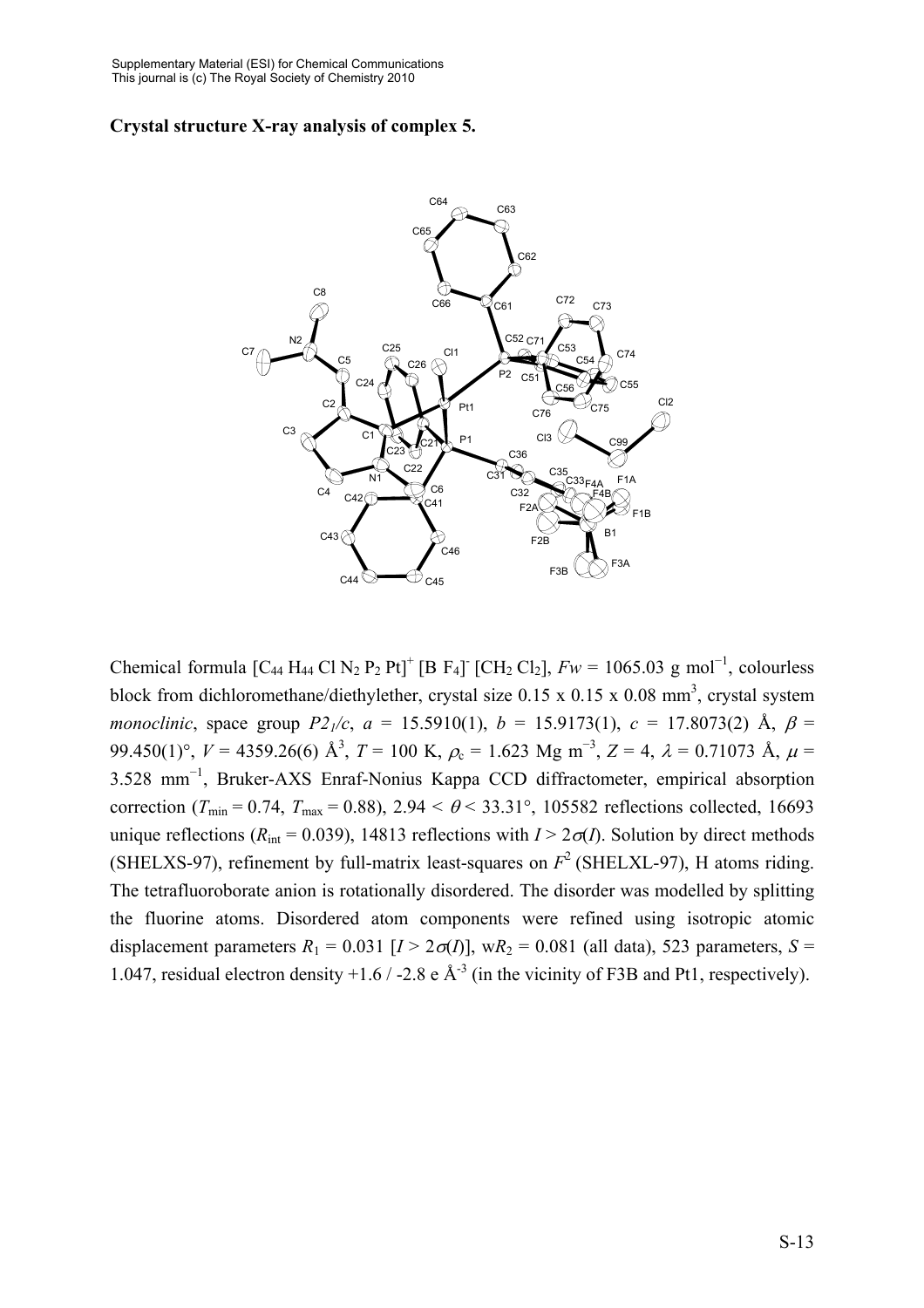#### **Crystal structure X-ray analysis of complex 7**.



Chemical formula  $[C_{47} H_{46} Cl N_2 P_2 Pd]^+$  [B F<sub>4</sub>] [C H<sub>2</sub> Cl<sub>2</sub>],  $Fw = 1016.40$  g mol<sup>-1</sup>, orange prism from dichloromethane/diethylether, crystal size  $0.050 \times 0.050 \times 0.050$  mm<sup>3</sup>, crystal system *monoclinic*, space group  $P2_1/c$ ,  $a = 15.114(3)$ ,  $b = 19.533(3)$ ,  $c = 21.575(3)$  Å,  $\beta =$ 134.308(8)°,  $V = 4557.9(13)$  Å<sup>3</sup>,  $T = 100$  K,  $\rho_c = 1.478$  Mg m<sup>-3</sup>,  $Z = 4$ ,  $\lambda = 0.71073$  Å,  $\mu =$ 0.706 mm<sup>-1</sup>, empirical absorption correction ( $T_{\text{min}} = 0.62$ ,  $T_{\text{max}} = 0.75$ ), Bruker-AXS Kappa Mach3 Apex-II diffractometer,  $1.89 \le \theta \le 37.12^{\circ}$ , 251840 reflections collected, 23291 unique reflections ( $R_{\text{int}} = 0.0622$ ), 18801 reflections with  $I > 2\sigma(I)$ . Solution by direct methods (SHELXS-97), refinement by full-matrix least-squares on  $F^2$  (SHELXL-97), H atoms riding. The crystal was non-merohedrally twinned [-1 0 0 0 -1 0 0 -1 2]. The methylene group of the solute dichloromethane is disordered over two positions with an occupancy of 0.6:0.4. Disordered atoms were refined with isotropic atomic displacement parameters. The standard uncertainties of the Pd atom parameters are probably underestimated, which results in high standard uncertainties in the differences of the components of the anisotropic displacement parameters along the Pd1-P1 and Pd1-P2 bonds (Hirshfeld test). The relatively large anisotropy in the atomic displacement parameters for C8, C9, C10 and C11 indicate that either the associated N atoms are slightly pyramidal or there is some flexibility in these parts of the molecule.  $R_1 = 0.045$  [ $I > 2\sigma(I)$ ], w $R_2 = 0.125$  (all data), 554 parameters,  $S = 1.072$ , residual electron density +2.8 / -2.3 e  $\AA$ <sup>-3</sup> (in the vicinity of Pd1).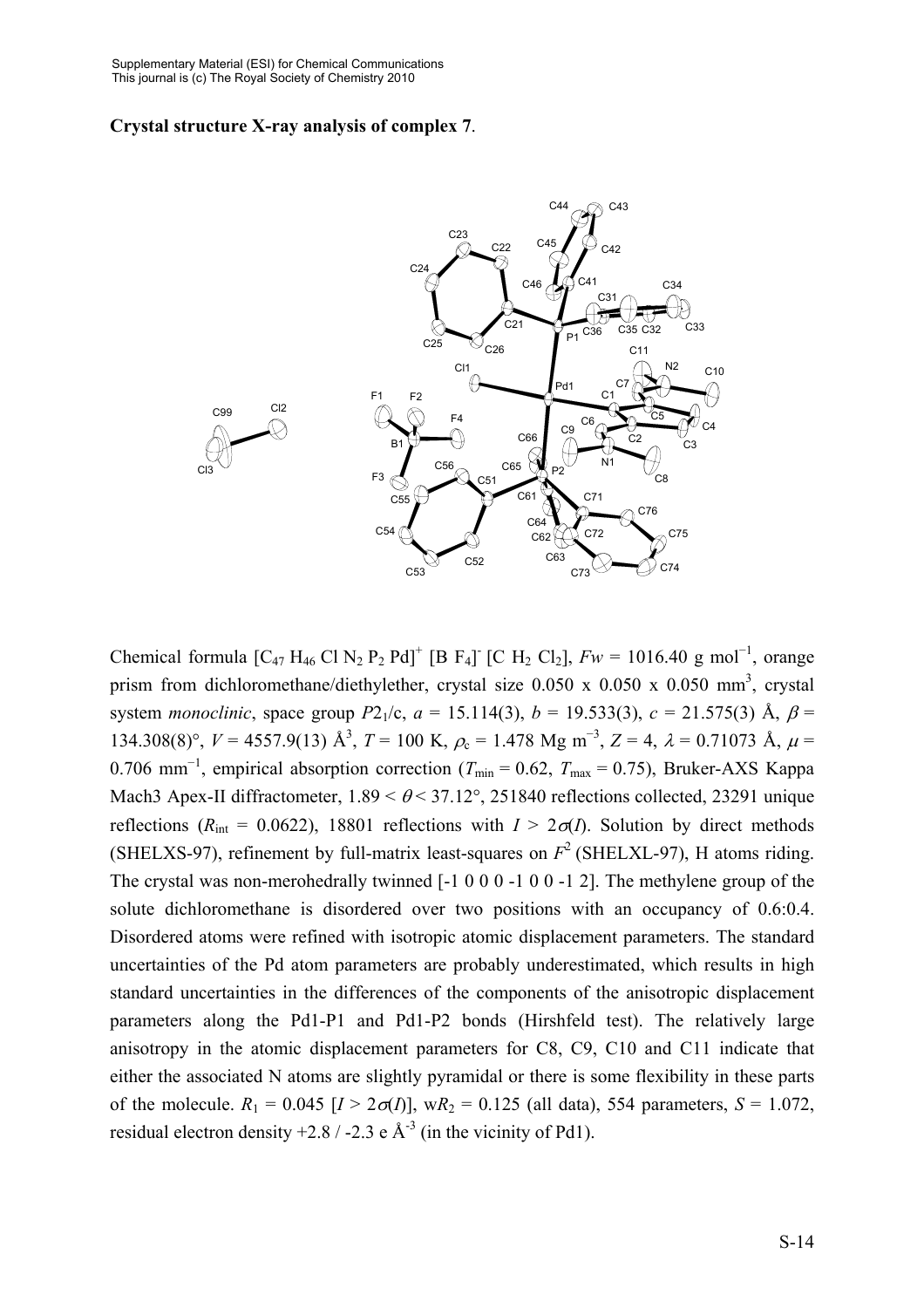#### **Crystal structure X-ray analysis of complex 9**.



Chemical formula  $[C_{47} H_{48} C1 N_2 P_2 Pt]^+$  [B F<sub>4</sub>] [C H<sub>2</sub> Cl<sub>2</sub>],  $F_W = 1105.09$  g mol<sup>-1</sup>, orange prism from dichloromethane/diethylether, crystal size  $0.11 \times 0.04 \times 0.04$  mm<sup>3</sup>, crystal system *monoclinic*, space group  $P2_1/c$ ,  $a = 15.912(2)$ ,  $b = 14.967(2)$ ,  $c = 18.753(2)$  Å,  $\beta = 96.182(2)$ °,  $V = 4440.0(8)$  Å<sup>3</sup>,  $T = 100$  K,  $\rho_c = 1.653$  Mg m<sup>-3</sup>,  $Z = 4$ ,  $\lambda = 0.71073$  Å,  $\mu = 3.468$  mm<sup>-1</sup>, empirical absorption correction ( $T_{\text{min}} = 0.34$ ,  $T_{\text{max}} = 0.75$ ), Bruker-AXS Kappa Mach3 Apex-II diffractometer,  $1.74 < \theta < 30.95^{\circ}$ , 121603 reflections collected, 13894 unique reflections ( $R_{\text{int}}$ )  $= 0.1008$ ), 11476 reflections with  $I > 2\sigma(I)$ . Solution by direct methods (SHELXS-97), refinement by full-matrix least-squares on  $F^2$  (SHELXL-97), H atoms riding. The standard uncertainties of the Pt atom parameters from the refinement are probably underestimated, leading to unexpectedly high standard uncertainties on the Hirshfeld test for the Pt1-Cl1 and Pt1-P1 bonds.  $R_1 = 0.029$  [ $I > 2\sigma(I)$ ], w $R_2 = 0.089$  (all data), 554 parameters,  $S = 1.024$ , residual electron density  $+2.0 / -1.2$  e Å<sup>-3</sup> (in the vicinity of Pt1 and H6, respectively).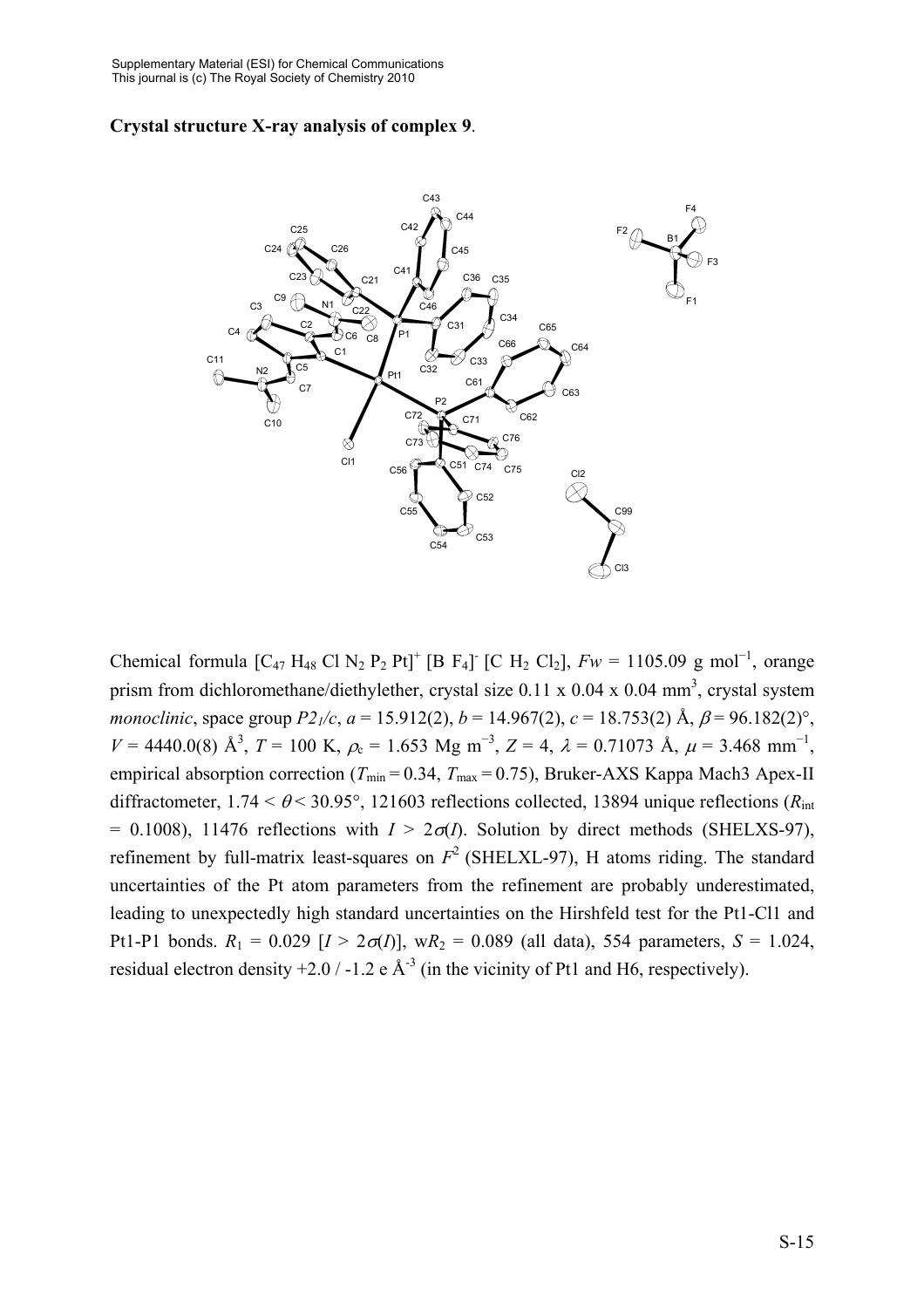#### **Crystal structure X-ray analysis of complex 11.**



Chemical formula  $[C_{51} H_{48} C1 N_2 P_2 Pd]^+$  [B F<sub>4</sub>] [CH<sub>2</sub> Cl<sub>2</sub>],  $F_W = 1064.44$  g mol<sup>-1</sup>, yellow block from dichloromethane/diethylether, crystal size  $0.30 \times 0.09 \times 0.07$  mm<sup>3</sup>, crystal system *monoclinic*, space group  $P2_1/c$ ,  $a = 15.6561(2)$ ,  $b = 15.0722(1)$ ,  $c = 20.3553(2)$  Å,  $\beta =$ 94.510(1)°,  $V = 4788.39(8)$  Å<sup>3</sup>,  $T = 100$  K,  $\rho_c = 1.481$  Mg m<sup>-3</sup>,  $Z = 4$ ,  $\lambda = 0.71073$  Å,  $\mu =$ 0.676 mm<sup>-1</sup>, empirical absorption correction ( $T_{\text{min}} = 0.83$ ,  $T_{\text{max}} = 0.98$ ), 2.94 <  $\theta$  < 33.20°, 129686 reflections collected, 16091 unique reflections ( $R_{\text{int}} = 0.0615$ ), 13526 reflections with  $I > 2\sigma(I)$ . The crystal lost solute of crystallisation during data collection, resulting in a lower than ideal coverage (88%) of data to  $\theta_{\text{max}}$  of 33.20°. Solution by direct methods (SHELXS-97), refinement by full-matrix least-squares on  $F^2$  (SHELXL-97), H atoms riding.  $R_1 = 0.045$  $[I > 2\sigma(I)]$ , w $R_2 = 0.113$  (all data), 591 parameters,  $S = 1.197$ , extinction coefficient = 0.00375(17), residual electron density  $+1.1$  /  $-1.3$  e  $\mathring{A}^{-3}$  (in the vicinity of P2 and Pd1, respecively).